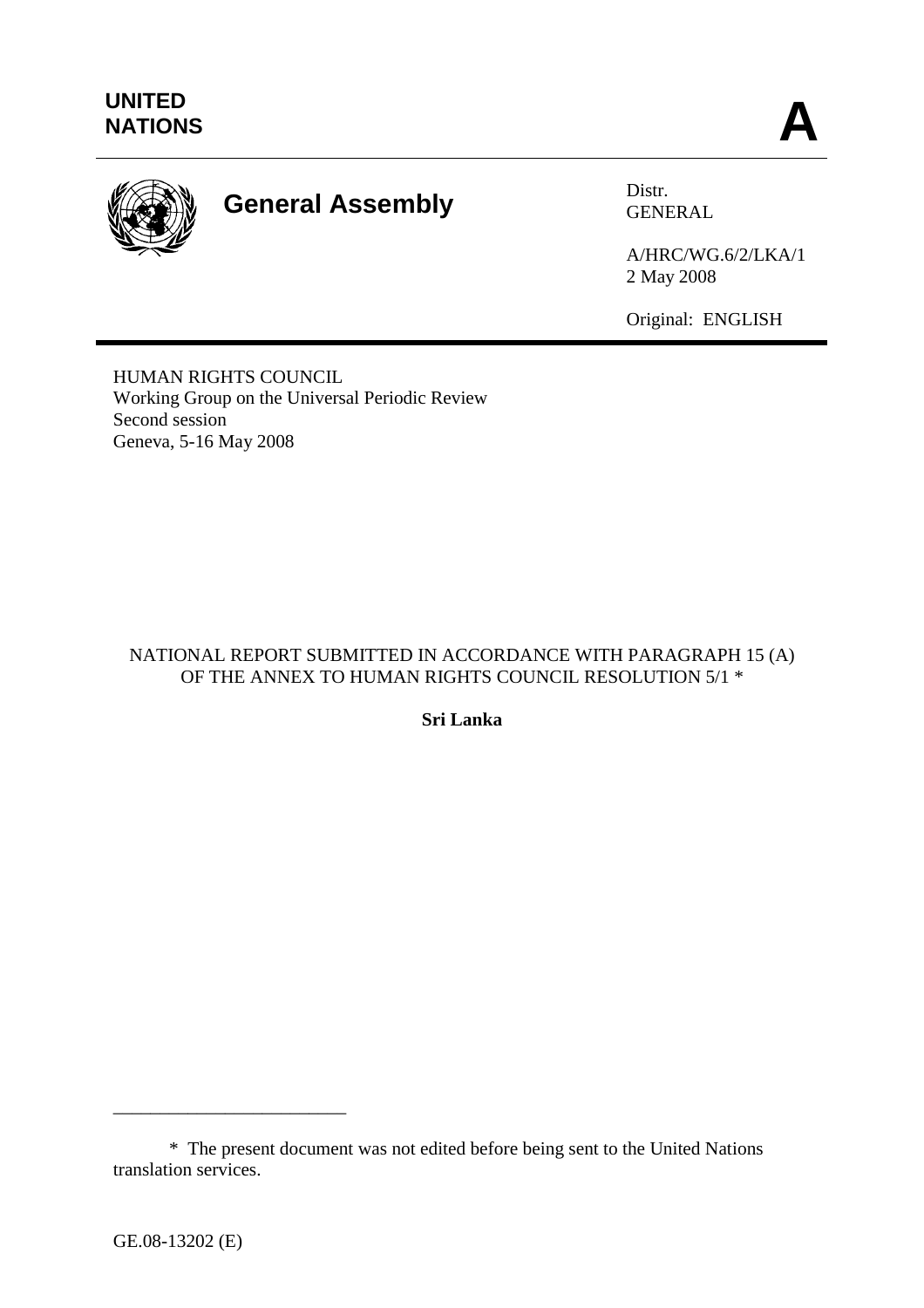#### **I. METHODOLOGY**

1. The Sri Lanka National Report for the Universal Periodic Review (UPR) was prepared by the Government of Sri Lanka (GoSL) following the General Guidelines for the Preparation of Information under the Universal Periodic Review<sup>1</sup> after broad based consultation and discussion with a wide-range of stakeholders.

2. The Ministry of Disaster Management and Human Rights (MDM and HR) of the GoSL, the lead government agency tasked with the promotion of and coordination of activities connected with human rights, was responsible for organizing meetings/discussions and maintained a continuous dialogue with government ministries and departments, state agencies including the Human Rights Commission of Sri Lanka (HRCSL), police and armed services and with various civil society actors – including individuals and non-governmental organizations. The national report was drafted based on the seven core human rights treaties to which Sri Lanka is state party. The concluding observations of treaty bodies and the reports of the United Nations special procedures mechanisms were studied by relevant government institutions in order to ascertain the areas where the GoSL has made progress in protecting and promoting human rights and to identify shortcomings.

3. The report fulfils two functions: it complies with the requirement of the GoSL to submit a national report under the UPR process, and also forms a basis for an in-depth analysis of strengths and challenges which will aid the development of a proposed national plan of action for the promotion and protection of human rights in accordance with the Vienna Declaration and Programme of Action (1993).

# **II. BACKGROUND**

4. The Democratic Socialist Republic of Sri Lanka is an island nation in the Indian Ocean located to the South-East of the Indian subcontinent, with a land area measuring approximately 65,610 sq. km. It has a population of approximately 20 million, which is very diverse in terms of its ethnic makeup and religious affiliations. Sinhalese make up 74 per cent of the population; Tamils 18 per cent (including Tamils of recent Indian origin) and Muslims at 7 per cent are the main ethnic groups in the country (with approximately 1 per cent belonging to other minority ethnic groups). Sinhala and Tamil are the two major languages spoken in the country. English is also widely used. Both Sinhala and Tamil are constitutionally recognised as official languages and English as the link language. The people of Sri Lanka have enjoyed universal adult suffrage since 1931 and have continuously been governed by popularly elected governments based on a multi-party system of representative democracy. Economically the country is ranked as a middle-income country. Sri Lanka recently celebrated 60 years of independence which it secured in 1948.

5. The Constitution provides for the establishment and separation of powers of the three major branches of the government: the legislature, the executive and the judiciary. Sri Lanka has an executive presidential system; the president is the head of state and of government and is elected every six years. Parliament is the legislature and consists of  $225$  members<sup>2</sup>, elected for a term of six years based on a system of proportional representation, with the administrative district as an electoral unit. The independence of the judiciary is guaranteed by the Constitution. The judiciary dispenses justice according to the Constitution and other laws of the land. Legislation is subject to pre-enactment review by the apex court as regards its constitutionality (in terms of its consistency with Chapters III and IV dealing with fundamental and language rights) and the exercise of executive power is subject to judicial review. The Constitution also provides for devolution of power to Provinces within a unitary framework.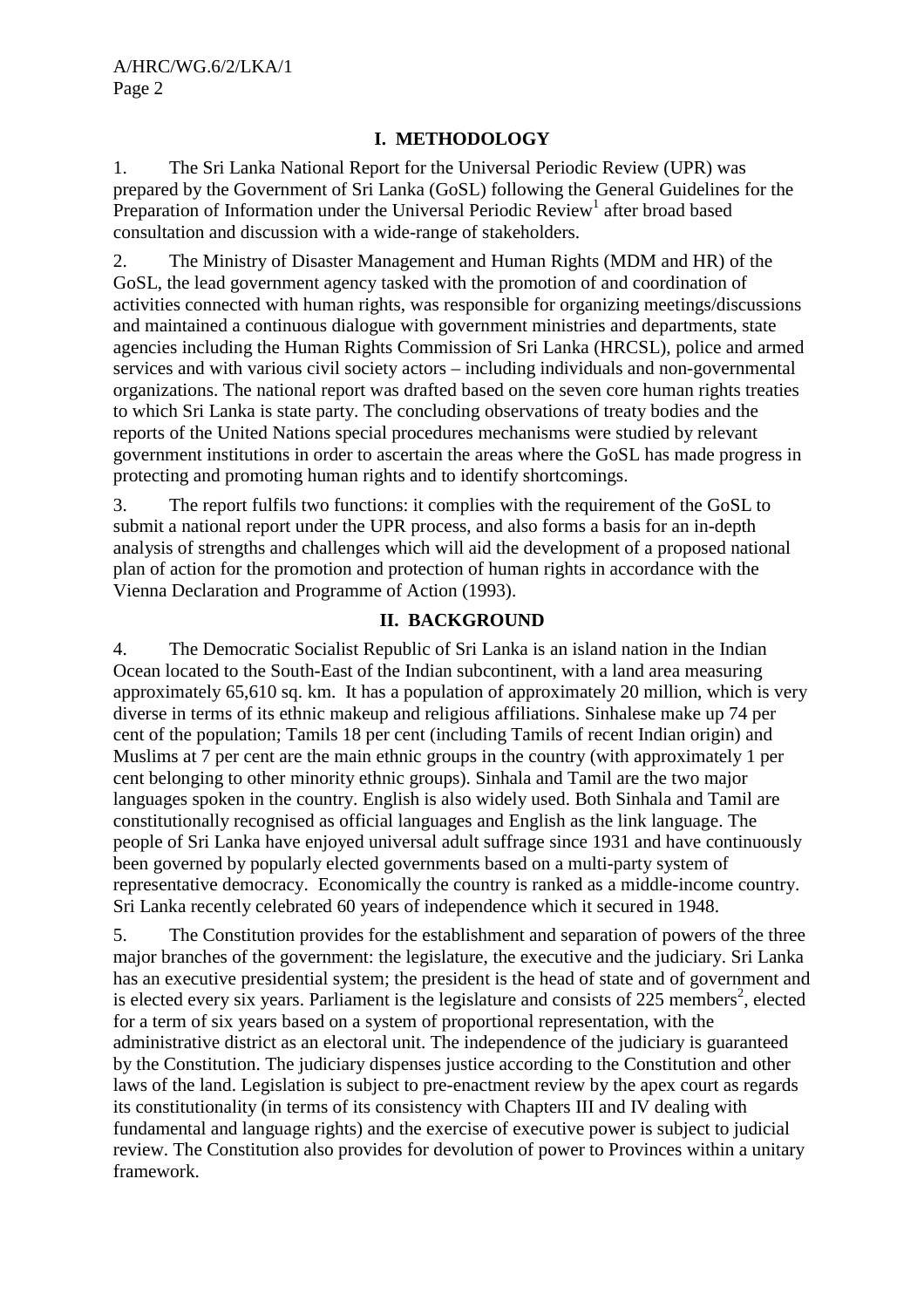6. Sri Lanka's history of safeguarding fundamental rights can be traced to our longstanding respect for the rule of law. From the inception of our modern legal system in 1833, our domestic law has enshrined provisions which recognized many of the rights which have, since 1972, been constitutionally recognized as fundamental rights.

7. Sri Lanka's First Republican Constitution of 1972 pledged in its Preamble to realize the objectives of, *inter alia*, the fundamental human rights and freedoms of all citizens. It also incorporated therein a Chapter entitled "Fundamental Rights and Freedoms" and gave Constitutional recognition to the right to equality, to freedom from arbitrary deprivation of life, liberty and security of person, freedom of thought, conscience and religion, freedom to enjoy and promote one's culture, freedom of assembly, freedom of association, speech and expression, freedom of movement and of residence, and freedom from discrimination in appointments in the public sector. The development of fundamental rights jurisprudence was hampered by the lack of a special procedure to make these rights justiciable as fundamental rights.

8. The Second Republican Constitution of 1978 incorporated a Chapter containing provisions recognizing Fundamental Rights and also provided for a mechanism for obtaining an expeditious legal remedy from the highest court of the land, the Supreme Court. Article 3 states that "sovereignty is in the People and is inalienable. Sovereignty includes the powers of government, fundamental rights and the franchise". The Constitution provides the general framework for the governance of the country, it forms the standard on which national laws, government actions and decisions are based and evaluated.<sup>3</sup> Article  $4(d)$  of the Constitution casts a positive obligation on all organs of government – executive, legislative and judicial – to respect secure and advance fundamental rights and circumscribes the extent to which these rights may be derogated from or limited. As under the 1972 Constitution, the suspension of these rights even under a state of emergency is not permitted.

9. The rights recognized by the 1978 Constitution include freedom of thought, conscience and religion, freedom from torture, or cruel, inhuman or degrading treatment or punishment; right to equality; freedom from arbitrary arrest, detention and punishment; prohibition of retroactive penal legislation; freedom of speech, assembly, association, occupation and movement. The rights to freedom of thought, conscience and religion and the right to freedom from torture are recognized as absolute and non-derogable rights.

10. Some of the rights are permitted to be restricted for specified purposes such as in the interests of national security; in the interests of racial and religious harmony or in relation to parliamentary privilege, contempt of court, defamation or incitement to an offence; or national economy. Certain rights of the Armed Forces and Police Force are permitted to be restricted in the interests of the proper discharge of their duties and the maintenance of discipline amongst them. All restrictions are required to be prescribed by law.

11. Article 126, provides a right of direct access to the Supreme Court to seek redress for violations of fundamental rights. The Article vests the Supreme Court with sole and exclusive jurisdiction to hear and determine any question relating to the infringement or imminent infringement of a fundamental right set out in the Constitution. In general, the normative framework and institutional structures for the protection of human rights are laid out in the Constitution and in other legislation, as well in subordinate legislation.

12. Sri Lanka accords the highest importance to active participation in the multilateral treaty framework relating to human rights and is party to all seven core-human rights treaties.<sup>4</sup> Sri Lanka is also a signatory to the new Convention on the Rights of Persons with Disabilities. Domestic legislation to give effect to international conventions subscribed to by Sri Lanka take several forms such as: a) the enactment of comprehensive legislation by way of an enabling Act; b) piecemeal legislation including constitutional provisions; and c)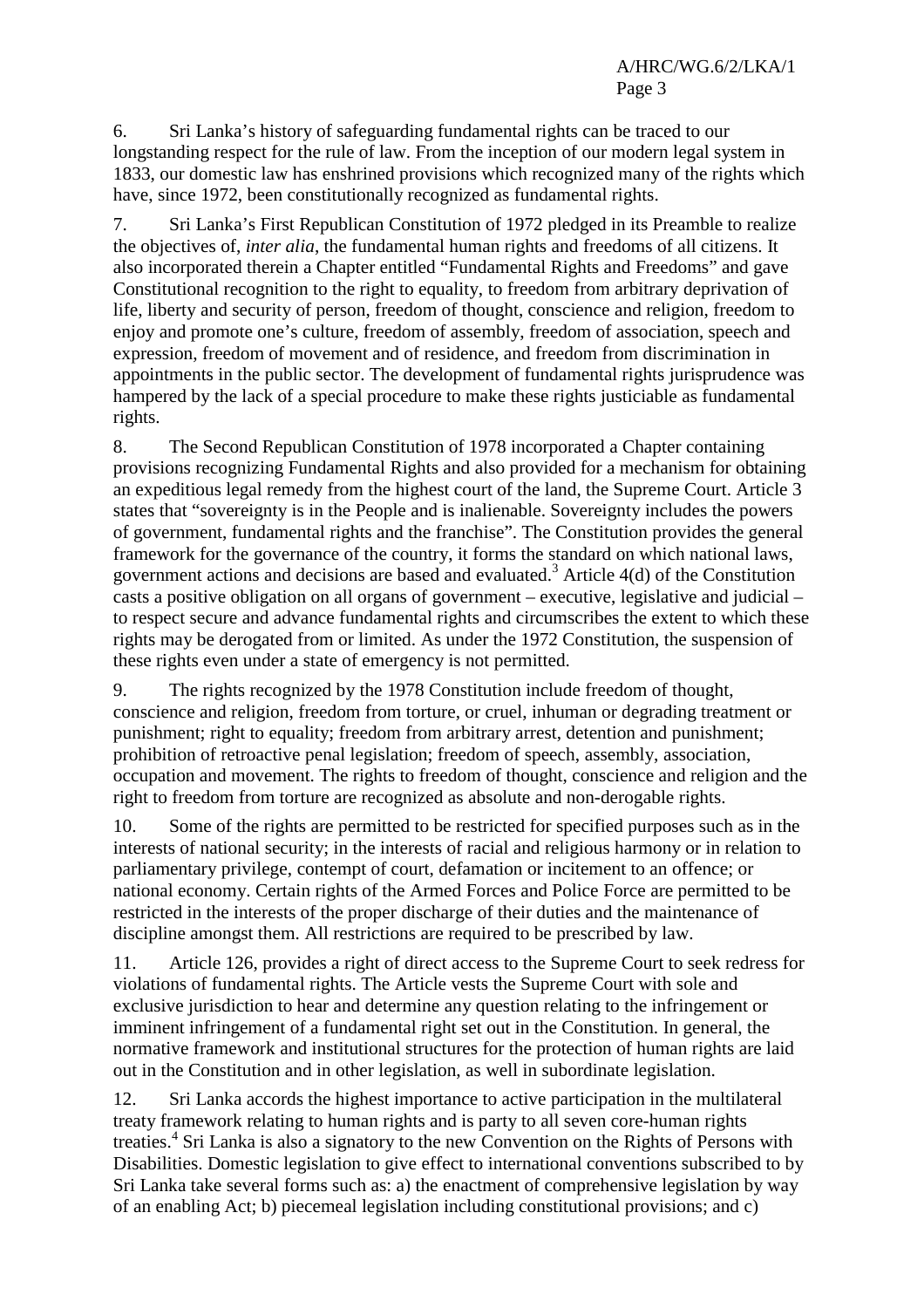subsidiary legislation through framing of regulations under the principal statute (e.g. in the field of labour rights, the environment).  $5$ 

#### **A. Main contemporary challenges**

13. For nearly 25 years, Sri Lanka has been compelled to combat terrorism unleashed by a separatist terrorist organisation – the Liberation Tigers of Tamil Eelam (LTTE). The LTTE has been designated as a terrorist organisation by many United Nations member States including the 25 countries of the European Union, India, the United States, and Canada and is considered to be one of the most ruthless terrorist organisations in the world. The LTTE has been fighting for a separate state in the northern and eastern parts of the country. Recently the Government eliminated the presence of the terrorist group, the LTTE, from the entirety of the Eastern Province, and is now taking steps to harmonise the economic, social and political life of people who have lived in a conflict affected environment for over two decades. These efforts include reestablishment of civil administration, short-term and longterm economic development activity and infrastructure development to sustain economic progress. Political structures at the local level are being reinvigorated in order that the democratic rights of people of the East can be safeguarded and advanced. Direct fallouts of the conflict include: death and destruction of personal and collective property, internal displacement of persons and refugees, impeded economic development and strain on limited economic resources, psycho-social trauma, the need for rehabilitation and reintegration of ex-combatants including child soldiers, and a climate of insecurity and fear due to threats posed by terrorist activity.

14. In December 2004, the Indian Ocean tsunami devastated approximately two-thirds of Sri Lanka's coastline actuating heavy loss to life and property from which the country is still recovering. Despite the terrorist conflict and destruction caused by the tsunami, the Government's commitment to human rights has remained steadfast; the Government has taken steps to promote and protect the human rights of all – irrespective of religion, ethnicity or language.

#### **B. National institutional framework for the protection and promotion of human rights**

15. The HRCSL was established in 1996<sup>6</sup> with the broad task of promoting and protecting human rights within Sri Lanka. The Commission can inquire into and investigate complaints regarding infringements or imminent infringements of fundamental rights – as laid out in the Constitution. The Commission has 10 regional offices to discharge its functions at the district level.

16. The MDM and HR was established in 2006 *inter alia* to: promote human rights and coordinate with the United Nations High Commissioner for Human Rights and other international human rights bodies; formulate and implement policies, programmes and projects for disaster mitigation, response and recovery, and initiate and coordinate foreign aided projects in this area. In all of the initiatives it is involved in, the MDM and HR ensures the integration of human rights based approaches. An Inter-Ministerial Committee on Human Rights (IMCHR), coordinated and facilitated by the MDM and HR, enables for multistakeholder involvement in human rights policy formulation – the Committee makes recommendations with regard to the promotion and protection of human rights in Sri Lanka and follows-up on the implementation of its recommendations by appropriate government agencies. The Committee also causes investigations into alleged violations of human rights that are brought to its attention. The Minister of Disaster Management and Human Rights established a high-level Committee to look into allegations connected with the abduction of children for use in armed conflict pursuant to engagement with the Working Group on Children and Armed Conflict. This Committee supplements the work of the Task Force appointed in terms Security Council Resolution 1612 on Children and Armed Conflict. Sri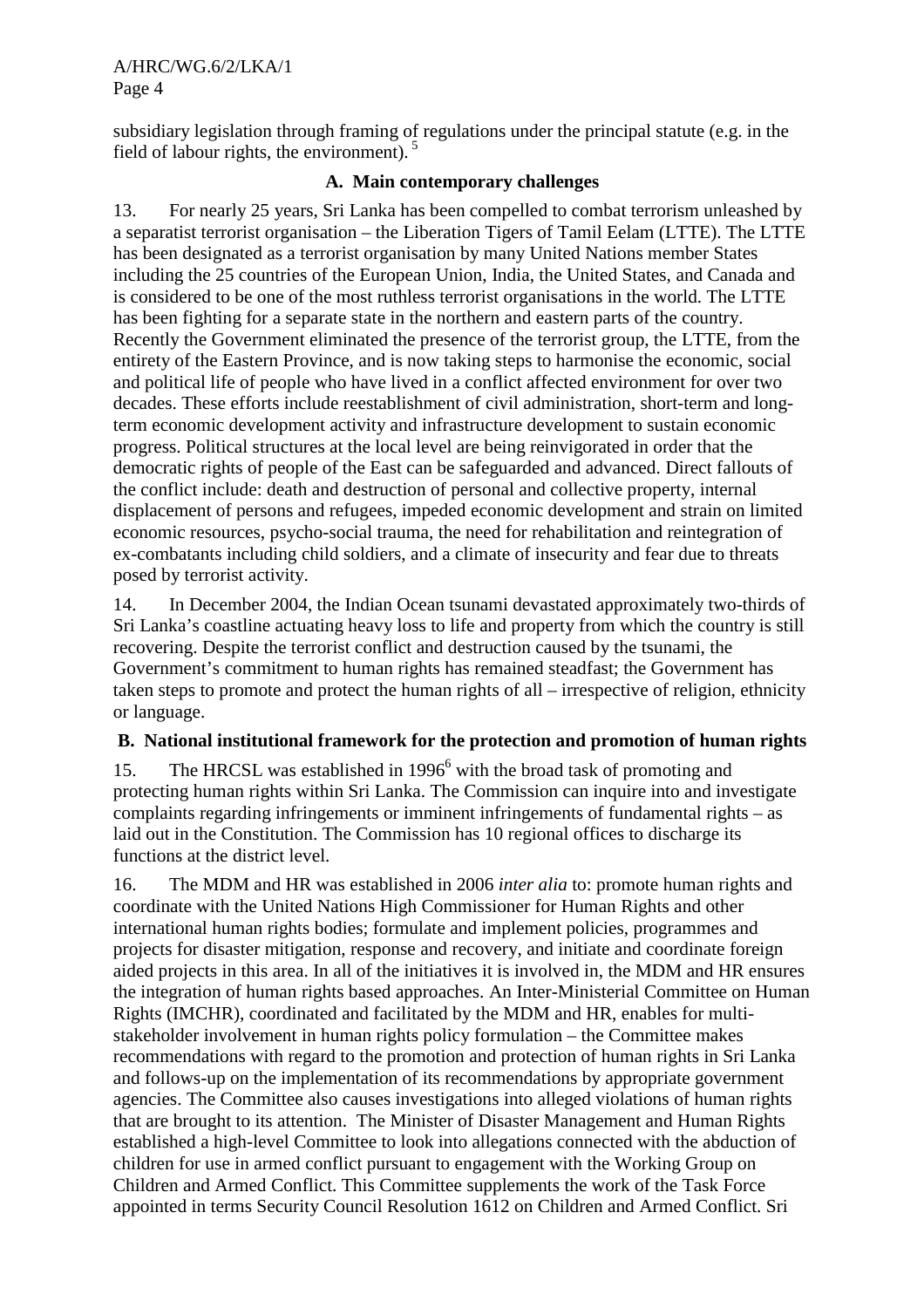Lanka was one of the first States to establish its national Task Force. Recognizing the robust and active role played by civil society in public affairs in Sri Lanka, especially in the sphere of human rights, the Ministry established an advisory committee to the Minister of Human Rights where civil society actors were facilitated to engage with key government stakeholders, raise concerns and initiate public policy formulation.

17. The Ministry of Justice and Law Reforms has, as its stated mission the formulation and implementation of policies, plans and programmes aimed at the efficient and meaningful administration of justice; and law reform for greater recognition, protection and promotion of the rights of the citizens. Its Departments include the Attorney-General's Department**,** the Legal Aid Commission (which was established in 1978, offers legal advice and provides legal representation to people in need and operates human rights desks and prisoners' rights desks), the Law Commission of Sri Lanka and the Prisons' Department.<sup>7</sup> An important alternate dispute resolution mechanism supported by the Ministry which has significant implications for dispute resolution and the realization of human rights are the mediation mechanisms that began operations in 1988, upon the enactment of The Mediation Board Act No. 72 of 1988, which elaborates the general rules regarding mediation in Sri Lanka. The Mediation Boards Commission is appointed by the President to provide oversight. Each of Sri Lanka's 25 districts has at least one Mediation Board consisting of 12 members drawn from the local community. These Boards deal with minor disputes at the local level on the basis of compulsory (and in some cases voluntary) submission of such disputes to mediation. The value of this mechanism is that persons of local repute and standing assist in settlement of disputes amicably and expeditiously without financial strain on the disputants and alleviating pressures on the caseload of the formal court system.

18. The Public Petitions Committee of Parliament is a mechanism available to persons who perceive a infringement of their fundamental right or other injustice by a pubic officer, or officer of a public corporation, local authority, or similar institution. The Committee may inquire into the violation directly or may refer such matter to the Ombudsman for investigation and report. A recent development in relation to a proposal by the Inter-Parliamentary Union (IPU) for establishing a Committee of Parliament on human rights, humanitarian issues and the rule of law is in the process of being referred to the leaders of parliamentary political parties by the Government. Once consensus is achieved on this modality, the assistance of the IPU will be sought to develop and strengthen this mechanism.

19. The Parliamentary Commissioner for Administration, popularly known as the Ombudsman, is a constitutionally recognized institution to which persons aggrieved by a decision of a public official or authority can have recourse to seeking relief. The Ombudsman is empowered to act by the enabling legislation (No. 17 of 1981) which was amended in 1994 to provide for direct access by the public to the office.

20. The Commissions of Inquiry Act of 1948 (as amended) provides for the appointment of commissions to investigate and inquire into various matters, including human rights related issues. Recently, the President appointed two such commissions to investigate and inquire into alleged serious breaches of human rights. Currently the Presidential Commission Appointed to Investigate and Inquire into Alleged Human Rights Violations is investigating 15 cases. Following investigation and inquiries conducted by law enforcement authorities under the direction of the Commission from early 2007, in January 2008 the Commission commenced public inquiries into one high profile case – the death of five youths in Trincomalee, and in March the Commission began public inquiry into the death of 17 humanitarian workers of French NGO *Action Contre La Faim*. Another case in relation to which public inquiries are to commence shortly is the killing of 10 Muslim civilians in Pottuvil in the Eastern Province. All other matters are currently in the investigation phase.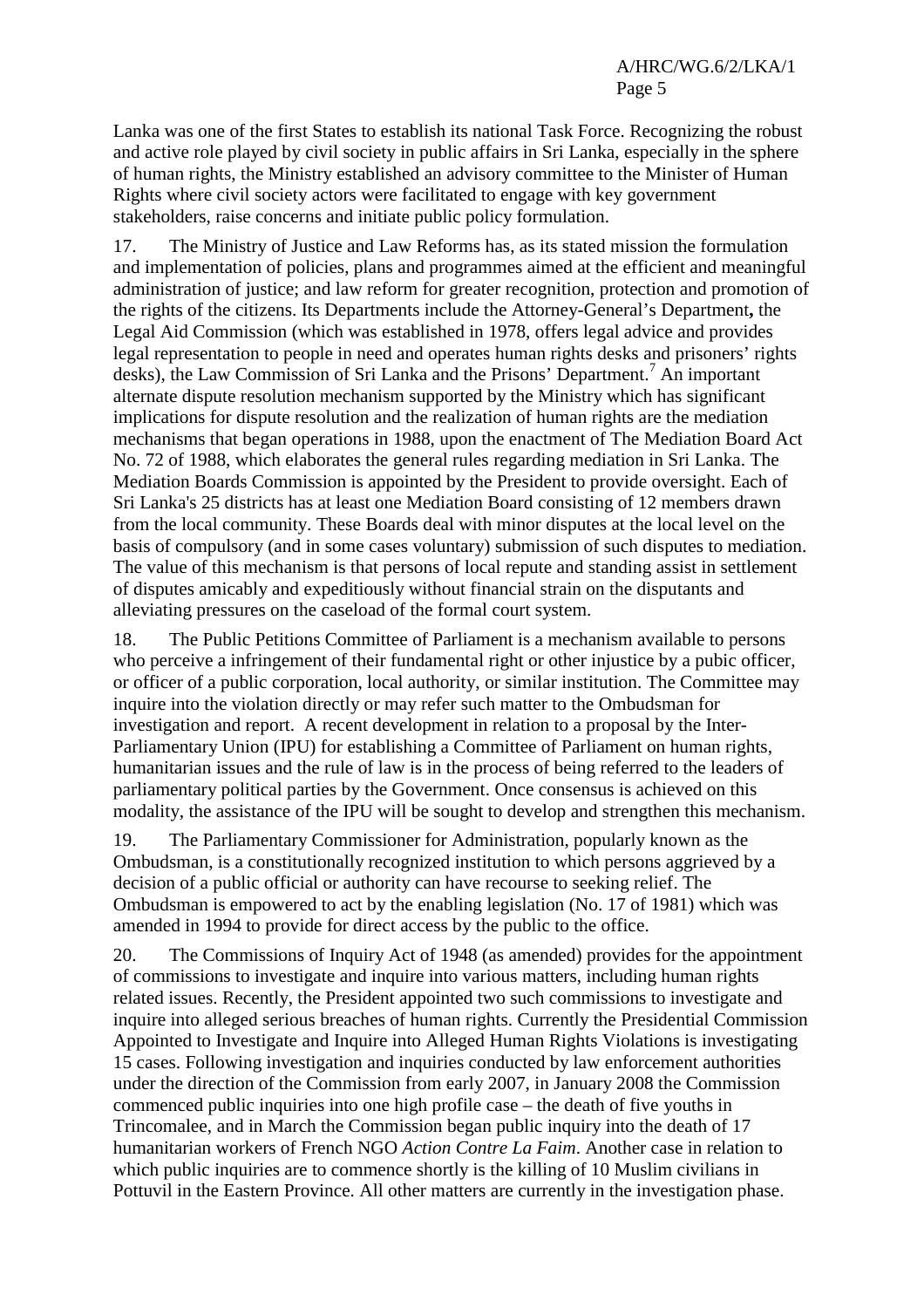Opening the processes of the Commission to international scrutiny, the President invited a panel of international observers referred to as the International Independent Group of Eminent Persons  $(IIGEP)^8$  with a view to ensure that the work of the commission is exercised in accordance with international norms and standards. The current experts serving in this unique structure have opted to relinquish their personal mandates on the completion of a one-year term at the end of March, 2008.

21. A Directorate on Human Rights and Humanitarian Law of the Sri Lanka Army conducts awareness programmes on human rights and humanitarian law for the security personnel. Up to the end of 2007, 95 per cent of Army personnel have received such training. Based on this model, the other armed services have developed training programmes for service personnel, whilst this model, which has widely been deemed successful, has been suggested for police training too. The IMCHR is currently discussing measures to enhance levels of training in cooperation with other state institutions as well as the International Committee of the Red Cross. Focal points for this initiative will be the human rights cells in all 3 armed services which report directly to the respective service commanders. Furthermore Civil and Military Liaison Officers (CMLOs) have also been appointed for all conflictaffected areas and the Government is looking into the establishment of a CML Directorate at the central level. A National Committee on International Humanitarian Law has also been established under the chairmanship of the Legal Advisor of the Ministry of Foreign Affairs to examine, *inter alia*, the necessity for domestic laws to implement IHL conventions and possible subscription to IHL conventions. The National Committee has wide participation of relevant line ministries and departments, such as the Ministry of Defence, the armed services, the Attorney General's Department and the Legal Draftsman's Department, etc. A direct outcome of the work of the National Committee was the framing of legislation to give effect to the Geneva Conventions of 1949 in the form of the Geneva Conventions Act No. 4 of 2006 and Sri Lanka's ratification of the Hague Convention on Protection of Cultural Property in times of Armed Conflict. Representatives of the ICRC are also invited to participate in the discussions of the National Committee when required.

22. The Sri Lanka Police Department operates a Human Rights Division which seeks to strengthen the role of the law enforcement authorities in protecting human rights.<sup>9</sup> With this goal the police has embarked on a programme to train staff on intelligence led policing, enhancing capacity building and establishing guiding policies of transparency, development of human rights / humanitarian law and legal processes and policing with the community. A Special Investigation Unit has been established to inquire into and prosecute alleged instances of torture. Women's and Children's Desks have been opened in almost all Police Stations in the country. These Desks are opened throughout the day, under the charge of a female officer and are expected to provide speedy redress to victims.

23. The Sri Lanka Foundation Institute was established by statute by the Government with the aim and object of protecting human rights, promotion of international understanding and cooperation and universal respect for the observance of human rights and fundamental freedoms for all without distinction. The Human Rights Centre of the Foundation is directly involved in human rights education (including curriculum development) and general dissemination of human rights related information.

# **III. PROMOTION AND PROTECTION OF HUMAN RIGHTS – IMPLEMENTATION**

24. The Constitution seeks to assure "all peoples, freedom, equality, justice, fundamental human rights, and the independence of the judiciary as the intangible heritage that guarantees the dignity and well being of succeeding generations of the People of Sri Lanka and of all the people of the world". <sup>10</sup>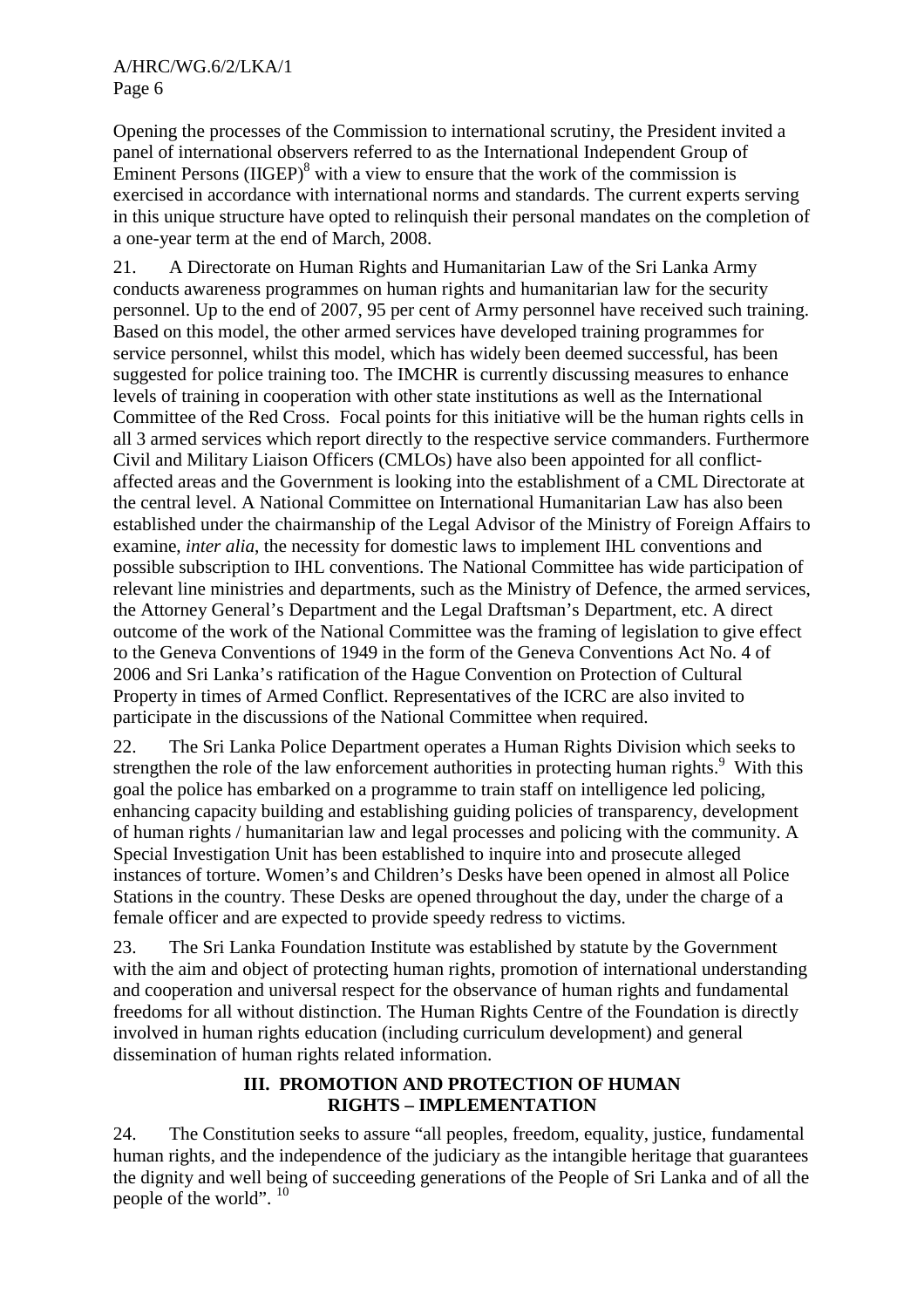25. Sri Lanka has played an active role in the human rights machinery of the United Nations. It has been a member of the former United Nations Human Rights Commission and, from its inception in 2006, of the new United Nations Human Rights Council (UNHRC). Having become a State Party to the seven core treaties on human rights, Sri Lanka has made efforts to submit periodic reports as required under the respective provisions of these treaties. The Ministry of Foreign Affairs was earlier identified as the lead agency with respect to fulfilling reporting obligations, and a new strengthened national mechanism to ensure follow up to concluding observations and to monitor implementation of treaty obligations has emerged with the advent of the HRCSL and a line Ministry charged with promotion of human rights, in 1996 and 2006 respectively.

26. In addition to the core human rights treaties Sri Lanka is also a State Party to several other human rights related international instruments<sup>11</sup> and is also Party to the four Geneva Conventions of 1949. Sri Lanka enacted enabling legislation in 2006 to fully implement obligations under the Conventions relating to armed conflict and humanitarian law.12

27. Sri Lanka provides for the implementation of human rights obligations in several ways. The rights enshrined in Chapter III of the Constitution are justiciable by an action in the Supreme Court against executive or administrative action and by action in the ordinary courts against infringement of fundamental rights due to the action of private actors. As stated earlier, legislative action that infringes fundamental rights can be challenged by way of pre-enactment review of legislation. Executive and administrative action can also be challenged by way of prerogative writs such as *certiorari*, *mandamus*, prohibition, *quo warranto* and *habeas corpus* which are also available to any aggrieved person. These writ actions, adopted from the English legal system, enable an aggrieved person to seek justice against the wrongful act of a public officer and are enshrined in our Constitution. The Supreme Court has recognized that availability of writs is a constitutional right.

28. The HRCSL, The Parliamentary Commissioner for Administration (Ombudsman) and the Public Petitions Committee of the Parliament provide procedures for the settlement of an infringement of a right of a person by mediation, conciliation and the exercise of a statutory power to make recommendations directed to the agency/officer found to be in default. These institutions in Sri Lanka have played a substantive role in the protection of human rights of its people.

29. The Centre for the Study of Human Rights (CSHR) of the University of Colombo was established in 1991 with the aim of providing the public with human right awareness and information on remedies for violation or rights. The Centre has been conducting awareness programmes targeting secondary school students, rural community, plantation population, the military and law enforcement sectors, pre- service and in-service teachers, the differentlyabled and the media. Radio programmes are also conducted weekly both in Sinhala and in Tamil to further educate the general public on human right standards and norms.

30. The Government is firmly committed to an open and constructive dialogue with the office of the United Nations High Commissioner for Human Rights and other agencies of the United Nations system working in areas related to human rights and humanitarian assistance with the objective of further strengthening national capabilities in the country. In pursuance of this policy, the Government has consistently invited United Nations officials and Special Procedures/Mandate Holders to visit Sri Lanka.<sup>13</sup> In 2007 the Government welcomed and facilitated the visits of High Commissioner for Human Rights Louise Arbour, Under Secretary-General for Humanitarian Affairs Sir John Holmes, the Special Representative of the Secretary-General on the Human Rights of Internally Displaced Persons Walter Kälin and the Special Rapporteur on Torture Manfred Nowak. The Government will continue this policy of open and constructive engagement.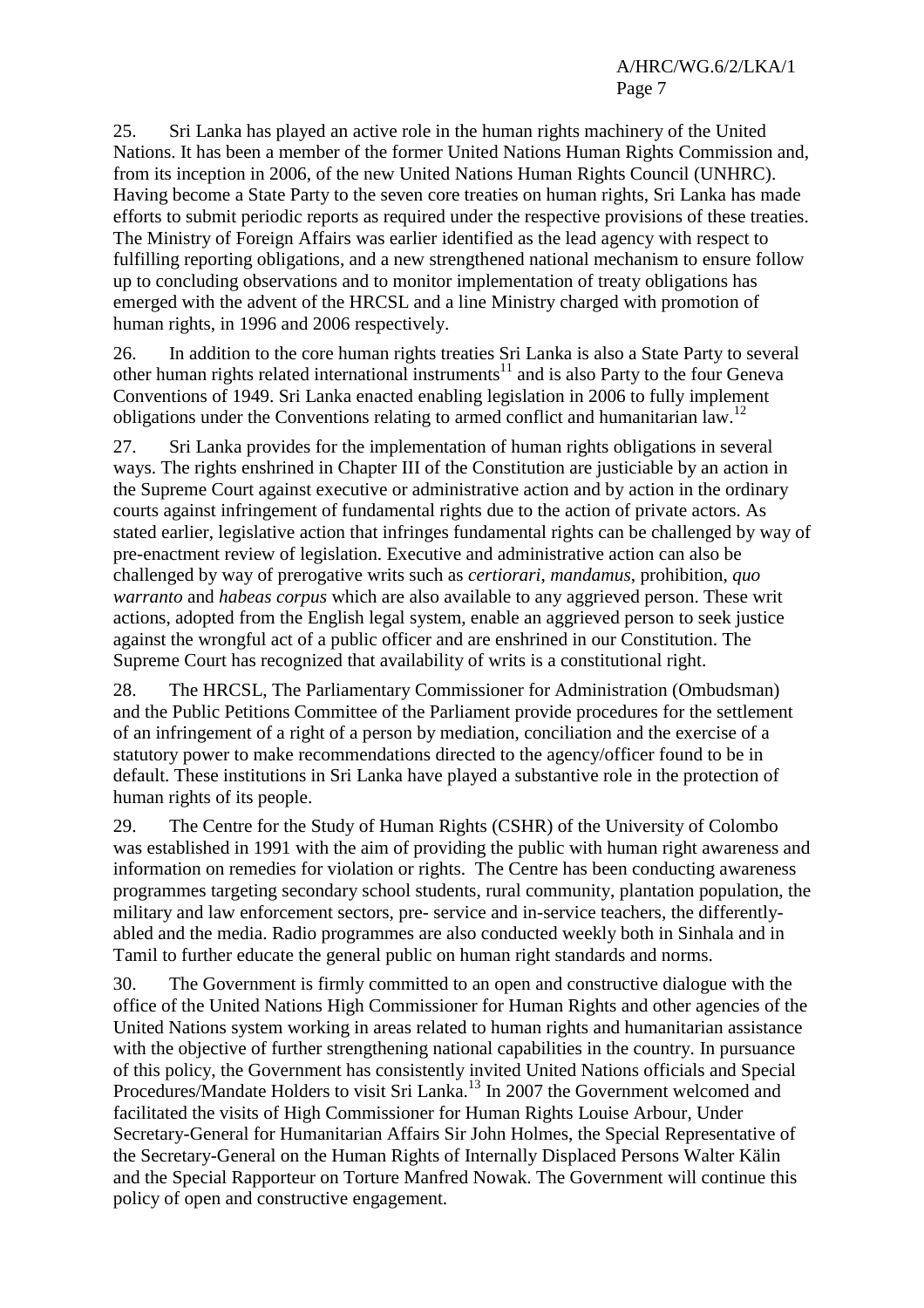31. The armed conflict in the northern and, until recently, in the eastern regions of Sri Lanka, severely hampered the promotion and the protection of human rights in these areas. The Government has repeatedly stressed its commitment to addressing the issues faced by the people in conflict areas and finding a lasting solution thereto and, to that end, appointed the All Party Representative Committee (APRC) in 2006. This Committee has proposed the full implementation of  $13<sup>th</sup>$  Amendment as a preliminary step including the conduct of an election for the Provincial Council for the Eastern Province and the appointment of an Advisory Council to the Governor of the Northern Province towards the achievement of this goal. The proposal has been accepted by the Government as an important advance towards the meaningful devolution of power aimed at finding a lasting political solution to the present crisis. The 13th Amendment was enacted in 1987 and provides for far reaching devolution measures to the Provinces. These provisions are in consonance with the provisions of the Indo-Lanka Accord of 1987. It is closely modelled on the power sharing arrangement in India between the centre and the periphery. These measures have been hailed by certain sections of the international community as "a welcome first step". The APRC continues to conduct its deliberations in order to develop a fuller proposal for further amendment of the Constitution for consideration by the legislature.<sup>14</sup> The Secretariat for Coordinating the Peace Process (SCOPP, established in 2002) has a mandate to consolidate and strengthen the peace process whilst promoting a negotiated settlement to the conflict. The Secretariat was also mandated to promote livelihood development activities in particular for the benefit of internally displaced persons (IDPs), in consultation and coordination with relevant national and international stakeholders, in order that adequate income generation alternatives are provided to the people of the East and the North. It is also engaged in developing training in democratic principles and practices for former militants who have entered the political process.

#### **A. International Covenant on Economic, Social and Cultural Rights**

32. In Sri Lanka, important economic and social measures have been sustained which have ensured a high quality of life for its citizens. They include the making available of basic food items, medical services, educational facilities, housing and other essential services. These are not conceived purely as social welfare measures; in their totality they have helped citizens of the country to realize their full potential consistent with the civil and political rights they enjoy. Sri Lanka reaffirms that all human rights are universal, indivisible, interdependent and mutually reinforcing and that all human rights must be accorded equal weight.

33. The Directive Principles of State Policy as set out in Chapter VI of the Constitution provide that the legislature and the executive should be guided by the objectives of promotion of the social and economic welfare of the people by securing an adequate standard of living, including adequate food, clothing and housing, the continuous improvement of living conditions and the full enjoyment of leisure and social and cultural opportunities, in the governance in Sri Lanka. In keeping with the provisions of the ICESCR, Sri Lanka has consistently applied and implemented social policies aimed at poverty eradication, universal access to health and education services and social welfare programmes, which have given Sri Lanka an enviable record in human development. The effective progressive realization of these rights is also dependant on positive international cooperation and technical assistance.<sup>15</sup>

34. Due to the long period of armed conflict of nearly 25 years consequent to the threat posed by a ruthless terrorist organization, there have been low levels of infrastructure and economic development in the Northern and Eastern Provinces. Despite the conflict, communities in these areas are consistently provided with essential food items (even those in uncleared areas affected by the conflict). Health and education facilities in these areas are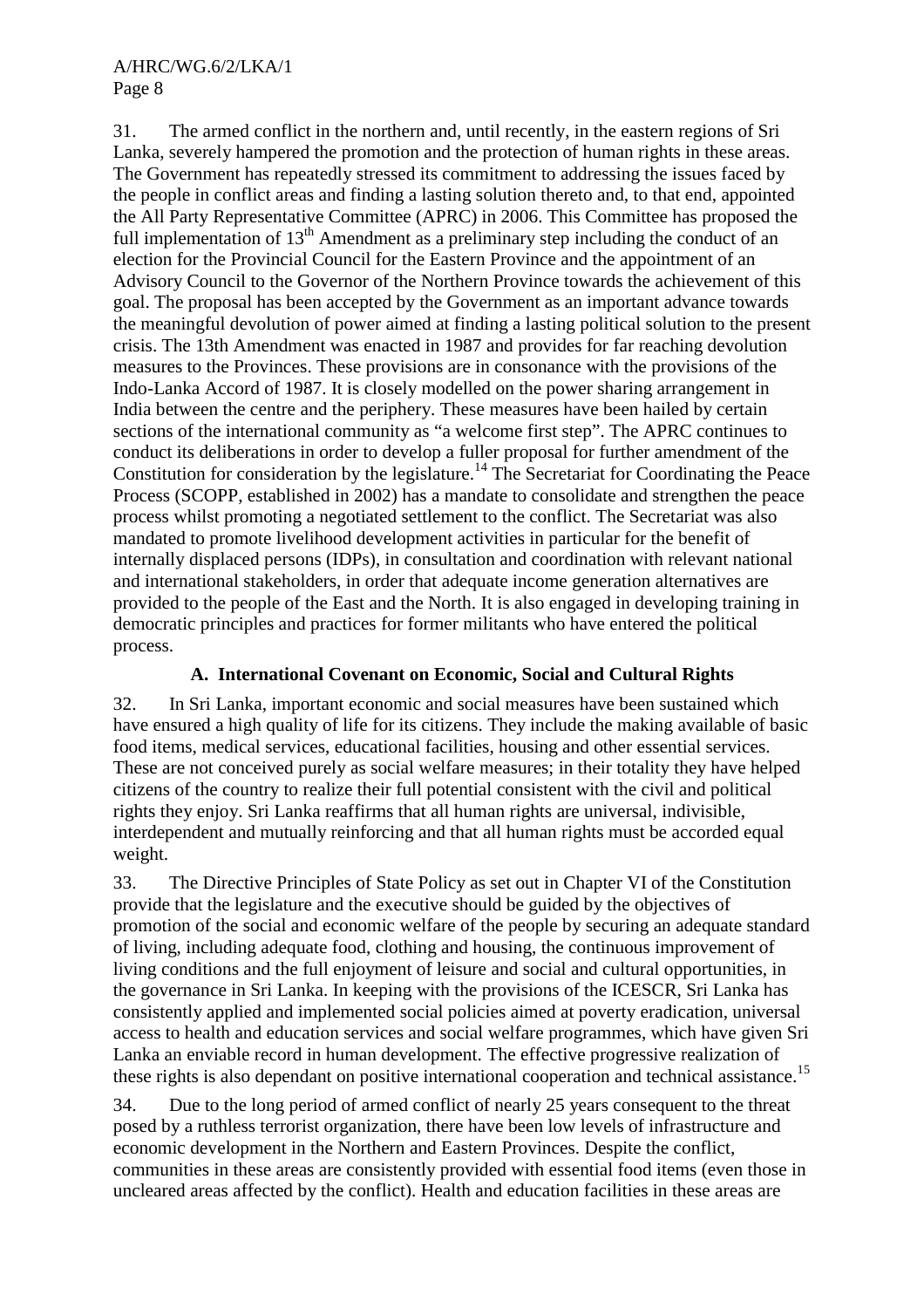also maintained by the Government. Free meals and free uniforms are supplied to schoolchildren in these areas. Facilities are provided for students to sit for public examinations conducted by the Ministry of Education. The foregoing reflects the commitment of the Government to provide all its citizens with education and health facilities.

35. Following the securing of the Eastern Province in 2007, the Government embarked on a new programme entitled *Nagenahira Navodaya* (Reawakening of the East) to develop the Eastern Province and bring it on par with the other Provinces of the country. The programme for resettlement of IDPs is nearing completion and emphasis is now focused on economic recovery, restoration of livelihoods and development of infrastructure to enable a speedy and sustainable recovery and return to conditions of normality. Local authority elections in Batticaloa District were conducted on 10 March with approximately 60 per cent voter participation. The Government has announced that provincial elections are to be held in May which will result in the implementation of the  $13<sup>th</sup>$  Amendment of the Constitution in the Eastern Province of Sri Lanka.

36. In the 2007/8 Human Development Report, Sri Lanka's HDI ranking is 99 out of 177 countries – the highest in the sub-region. GDP per capita income is approximately USD 4,595 (PPP)<sup>16</sup>. Free education has provided people in the rural areas and the underprivileged with greater access to employment. This has contributed to greater social equity as well as a more equitable distribution of income and upward mobility. The Government works in close cooperation with several non-governmental grassroots organizations such as the *Sarvodaya Shramadana* Movement and the *Sewalanka* Foundation in creating socio-economic opportunity in areas such as poverty alleviation, youth employment, skills development and vocational training, rural development and micro-credit schemes. This public sector – NGO partnership has proved productive and beneficial to thousands of beneficiaries from among vulnerable segments of society.

37. The overall aim of the national education policy is to ensure universal access to quality education. The adult literacy rate in the country is comparatively high at 90.7 per cent. In Sri Lanka education at primary and secondary level is free and compulsory all over the country, with university education also being free of charge. In order to ensure better access to quality education for high achieving students in less well resourced areas, 15 000 scholarships are provided annually for students moving from primary to secondary level, to national schools throughout the country. Since the education itself is free, the financial component is provided for maintenance purposes. Education in the State Universities is also free with financial assistance provided. Universities have now been set up in every province, with two in the Eastern Province, plus one university college each in the North and in the East. There are four universities in the Colombo District, in addition to the Open University, all of which admit students from all over the country.

38. In order to facilitate greater communication and understanding amongst communities, a policy change was introduced over the last decade whereby, in addition to English as a link language, Tamil is compulsory for Sinhala students and Sinhala for Tamil students from primary level. In addition, the choice of English medium education has also been made available through the state system, and the first batch of English medium students nationwide to sit the Ordinary Level General Certificate of Education have now moved on to senior secondary level. These reforms will not only facilitate communication and interaction between the two linguistic communities, but will also promote better employment opportunities in a globalized world for all levels of society.

39. The Government has incorporated human rights concepts, civic and ethical values, into the school curriculum in order to promote human dignity, a sense of nationhood, a sound work ethic and similar socio-cultural values from early childhood. The IMCHR has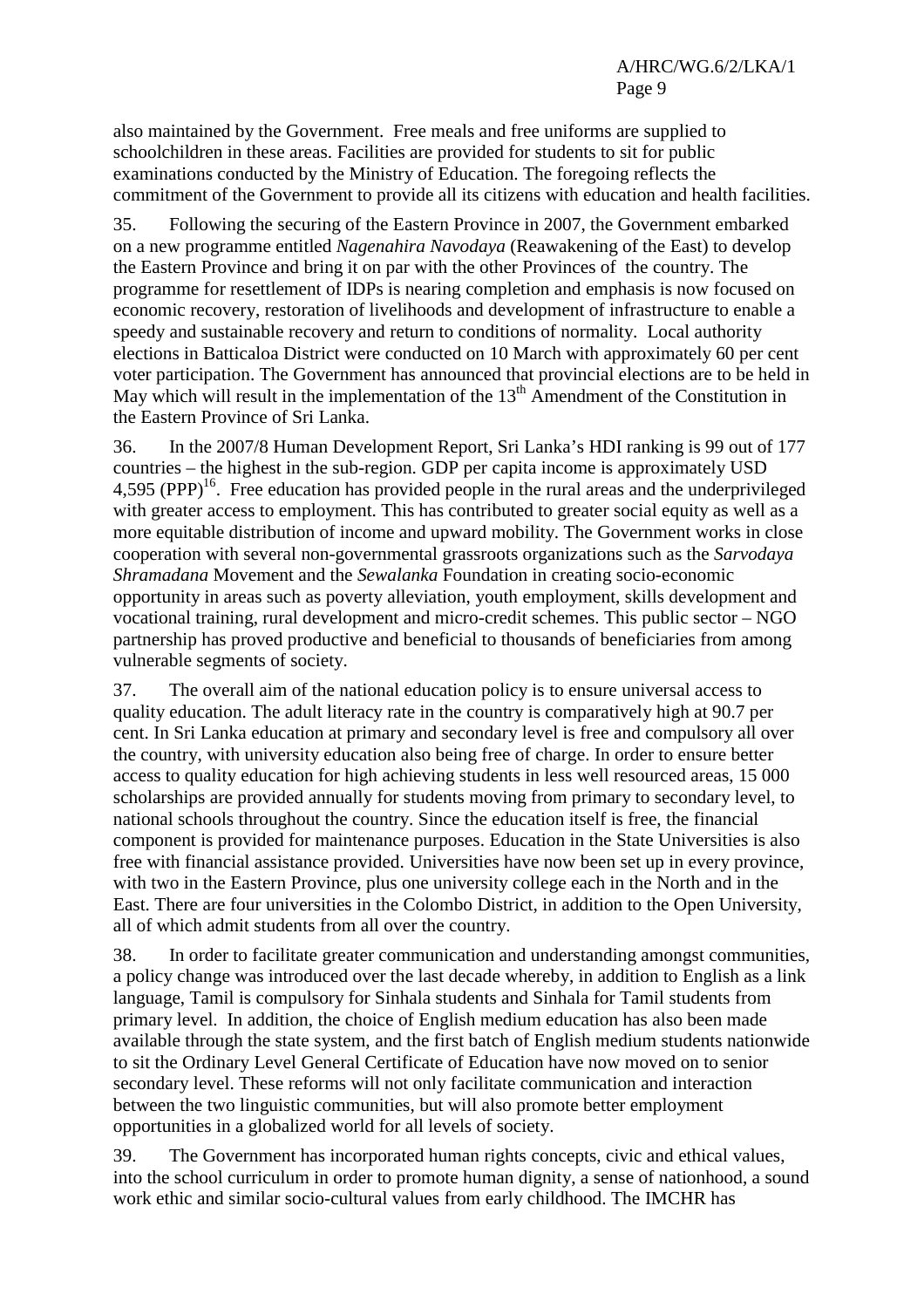commenced a dialogue with educational authorities to further enhance the quality of course content and teaching materials used in teaching human rights.

40. The national health policy implemented since the early 1950s has been governed by a commitment to provide comprehensive and free health care to the entire population. This policy has been applied to both preventive and curative programmes. It is generally recognized that free medical care has contributed to the quality of health and human life in Sri Lanka. The high life expectancy at birth (71.6 years), the low infant mortality (12 per 1,000 live births) and maternal mortality rates (43 reported per 100,000 live births) are indicative of the high standards of healthcare enjoyed by the people of Sri Lanka.

41. A distinctive aspect of the country's health care system is that while the system maintains near-universal coverage of the population through free primary health care facilities staffed by para-medical workers, it also provides a strong back up referral system of clinic and hospitals staffed by medical professionals. The Western (allopathic) healthcare system coexists with a government regulated system of *Ayurveda* and other traditional systems of medicine.

42. Sri Lanka has been successful in controlling communicable diseases such as malaria, encephalitis, measles, polio and leprosy. In 2006, special emphasis was paid in combating rabies, dengue, tuberculosis and HIV/AIDS. In the budget of 2007 it was proposed to upgrade all health care facilities in the plantation sector as a special project. Mobile health clinics, family planning clinics as well as health educational programmes are systematically conducted at divisional levels. The vision of the Health Master Plan 2007–2016 is to ensure easy access to quality and modern healthcare services for all with an emphasis on needs of lower income groups and those vulnerable in society. Even when the 2004 tsunami placed a great strain on all social infrastructures, the health services sector was able to ensure that there were no outbreaks of major epidemics.

43. The Sri Lankan Parliament passed an act to control the consumption of alcohol and tobacco products by the imposition of high taxes and the implementation of other regulations. Smoking is banned in all enclosed public places, buses and trains within the country. These steps have been taken with the objective of promoting a healthy lifestyle across the life span and of controlling major non- communicable diseases. Advertising of alcohol (including beer) and tobacco products is prohibited by law.

44. The government has taken action to combat malnutrition among children and expectant mothers. A free mid-day meal which is high in nutritional value is provided to schools where students' malnutrition levels are over 40 per cent. The programme covers a large number of needy students at a cost of Rs. 721 million per annum. To improve nutritional practices among expectant mothers, a 'National Nutrition Month' was declared in May 2006. A free nutritional supplement (*Thriposha*) is distributed to expectant mothers to improve their nutrition levels. In 2006 there were 715,211 beneficiaries under this programme. The State Pharmaceuticals Corporation has also launched a programme to provide drugs at a reduced price to pregnant mothers, the elderly and to children.

45. The Government's long-term housing development programme is predicated on a policy of "a house for everyone", and envisages meeting a large part of the existing and growing demand for housing. The policy aims at providing government assistance for lowincome groups as well as ensuring planned human settlements. The National Housing Development Authority is the main public sector institution that implements housing programmes, targeted at low-income groups. In 2006, the NHDA completed 46,021 housing units under various housing development programmes. The Real Estate Exchange Ltd. (REEL), a Government undertaking, is planning to upgrade and reconstruct uninhabitable dwellings to reasonable levels of shelter in the under-served settlements of metropolitan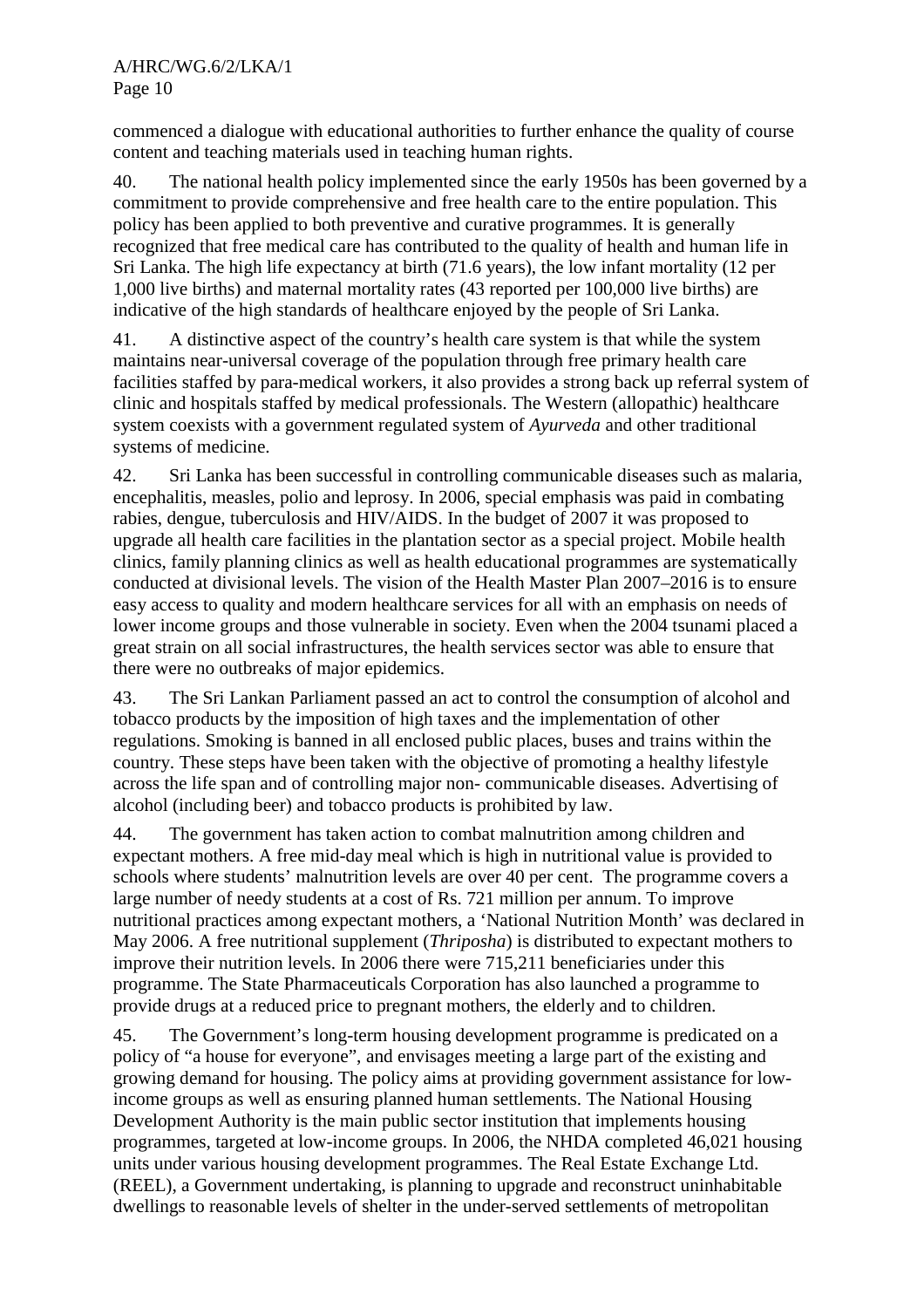areas. The immediate target of this housing programme consists of housing 2,700 families belonging to low and lower-middle income groups. Specialised housing programmes have also been aimed at long-term IDPs; with World Bank assistance a provision has been made for the construction of 5,580 units commencing 2008. Fifty thousand houses will be constructed for estate workers (mainly Tamils of recent Indian origin), ensuring ownership of land and access to water, sanitation and electricity. To date, nearly 11,000 houses have been constructed. Approximately 85,000 houses have been either reconstructed or newly built in order to re-house tsunami-affected people. The total target is 114,000 housing units for the tsunami-affected.

46. Poverty alleviation has been one of the main concerns of successive Governments in Sri Lanka. Numerous schemes have been introduced such as ration cards to purchase essential items, the Food Stamp Scheme, *Janasaviya*, and the *Samurdhi* (prosperity) scheme which is currently being implemented by the government. The programme intends to support the poor in maintaining a minimum standard of living while also helping them to emerge from poverty. In 2006, the *Samurdhi* Programme was strengthened by several income generating projects: community development initiatives as well as capacity building efforts that were launched to support *Samurdhi* beneficiaries overcome poverty and the prevalent low standard of living. The *Janapubudu* programme issued loans amounting to Rs. 1,369 million to finance small-scale industries. The *Gam Pubudu* programme is aimed at upgrading infrastructure facilities in villages, and the *Diriya Piyasa* programme addresses the shelter problem of beneficiaries and agricultural development to increase their income levels.

47. Comprehensive labour laws, that give effect to the main ILO Conventions, provide for safety at the work place for employees, particularly for those in the industrial sector. Visits by the Department of Labour officers ensures compliance with laws relating to occupational diseases, injuries and other health hazards and guarantees that safety standards are observed in industrial environment.

48. The Sri Lanka National Campaign for Achieving the MDGs is spearheaded and administered by the Ministry of Finance and Planning, with the support of the United Nations Country Team and with direct implementation assistance by the United Nations Development Programme (UNDP). The National Council for Economic Development (NCED) brings together stakeholders from the private and state sectors to develop economic policies and action plans. The United Nations' MDG Monitor website states that: "Sri Lanka has long been viewed as a model developing country, having achieved noticeable success in attaining high levels of male and female literacy rates, school enrolment, and health outcomes, despite its low level of per capita income. Sri Lanka is doing well in most of the targets of the Millennium Development Goals (MDGs)." It adds, however, that disaggregated data reveals gaps between regions and income groups in poverty reduction and the attainment of human development. Tackling Sri Lanka's underperformance on Goal 1 (extreme poverty and hunger) requires prompt action. The Government, is engaged in the process of formulating strategies to address concerns relating to Goals 1, 3 and 7 and remains well on track in achieving the other goals.

49. The 2004 tsunami claimed 35,322 lives, displaced over 500,000 persons and damaged or destroyed 114,000 homes. It resulted in over 150,000 persons losing their livelihood. The cost of tsunami damage to the economy has been estimated at around 4.5 per cent of GDP and amounted to over Rs. 100 billion (or US \$1 billion), including outputs from fisheries, agriculture, tourism, and small enterprises, as well as livelihoods in those sectors. In Sri Lanka the additional poverty figures is estimated at 287,000. Around 79,000 houses have been completely destroyed and another 41,000 damaged, rendering between 500,000 to 600,000 people homeless. Although the overall impact on macroeconomic growth was not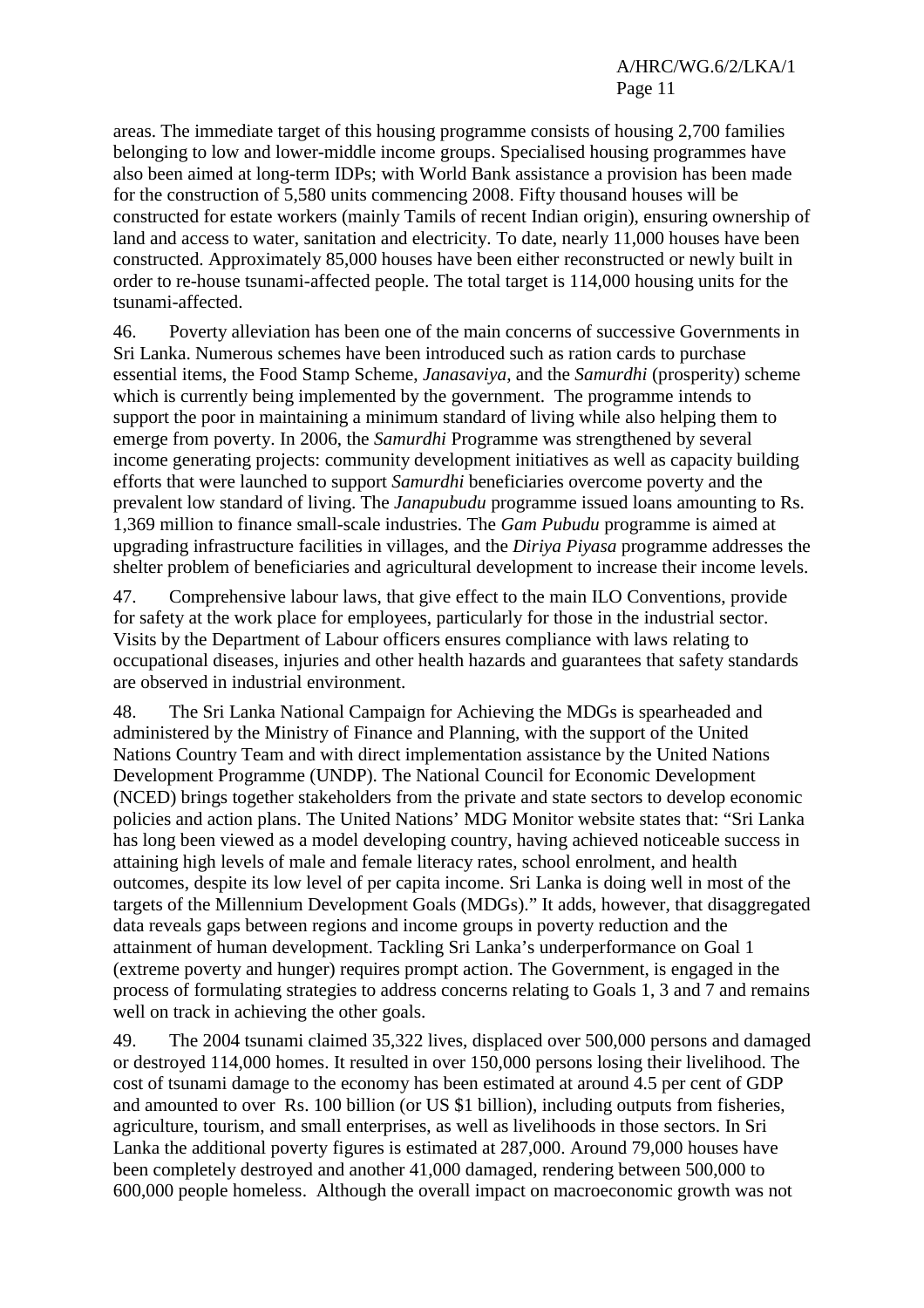as significant as feared, we are still struggling to overcome the tsunami's devastating impacts. The estimated loss of output in 2005 and 2006 was USD 330 million and the loss of employment as much as 275,000. Though the tsunami damage was enormous, the reconstruction process presented opportunities to improve on the status quo ante. Progress on reconstruction has been slower in conflict affected areas but the Government is committed to completing all development projects. Hospitals and schools damaged during this period have been restored. Livelihood restoration has been initiated via cash grants, asset replacement and micro-finance schemes.<sup>17</sup>

50. The Government is working to overcome the effects of over two decades of conflict that impeded development, stability and the democratic life of the people. In relation to IDP relief, the Government has been providing humanitarian assistance to IDPs through the respective District Secretaries. The MDM and HR has been coordinating assistance provided by international humanitarian agencies including the United Nations, donors and the ICRC which complement the efforts of the Government in providing humanitarian relief. Food, shelter, non food relief items have been provided to IDPs and other conflict- affected communities. In 2006 the Consultative Committee on Humanitarian Assistance (CCHA) was formed by the President to deliberate on and resolve humanitarian issues relating to support and assistance for the displaced and the conflict affected. The Committee, is chaired by the Minister of Disaster Management and Human Rights and comprises senior public officials responsible for defence, foreign affairs, humanitarian assistance and relief and reconstruction together with representation from the co-chairs to the peace process, heads of United Nations agencies and the ICRC. It is a policy making and coordinating mechanism to improve and ensure that IDPs and other conflict-affected persons are provided essential goods and services.

51. Walter Kaelin, Representative of the United Nations Secretary General on the Human Rights of IDPs, visited Sri Lanka from 14 to 22 December 2007. He expressed his appreciation for the Government's cooperation and facilitation of his visit and further stated that he was encouraged by the willingness of officials to acknowledge existing problems as well as their readiness to take up his recommendations on key issues. The Government is taking measures to implement Professor Kaelin's recommendations.

52. The Government has, in partnership with UNHCR, developed a comprehensive strategy on confidence-building and stabilisation measures which will assist in overcoming challenges in the post-return phase in the East and will ensure sustainability of resettlement by restoring confidence amongst and between former displaced and host communities. The focus for the immediate future will be on economic recovery, safety and security, livelihood development and infrastructure. The Government has successfully resettled nearly 120,000 IDPs and, with further de-mining of 23 per cent of uncleared land in Batticaloa District, will be able to resettle the remaining IDPs. The drafting of a comprehensive Bill on the rights of the internally displaced and returnees to supplement and complement other relevant legislation such as the Resettlement Authority Act (2007) is an initiative which has been undertaken by the IDP Unit of the HRCSL with the assistance of the office of the United Nations High Commissioner for Refugees under the aegis of the National Protection and Durable Solution for IDPs Project.

53. In terms of disadvantaged or marginalised groups, Sri Lanka has initiated special projects aimed at women who live under difficult circumstances, the differently-abled, the elderly, the homeless, widows and single parent families, orphans, families of prisoners, drug-addicts. Project include: community-based rehabilitation programmes for persons with disabilities, vocational training for differently-abled persons in the north and east of the country, family counselling, rehabilitation of drug-addicts and street people, and child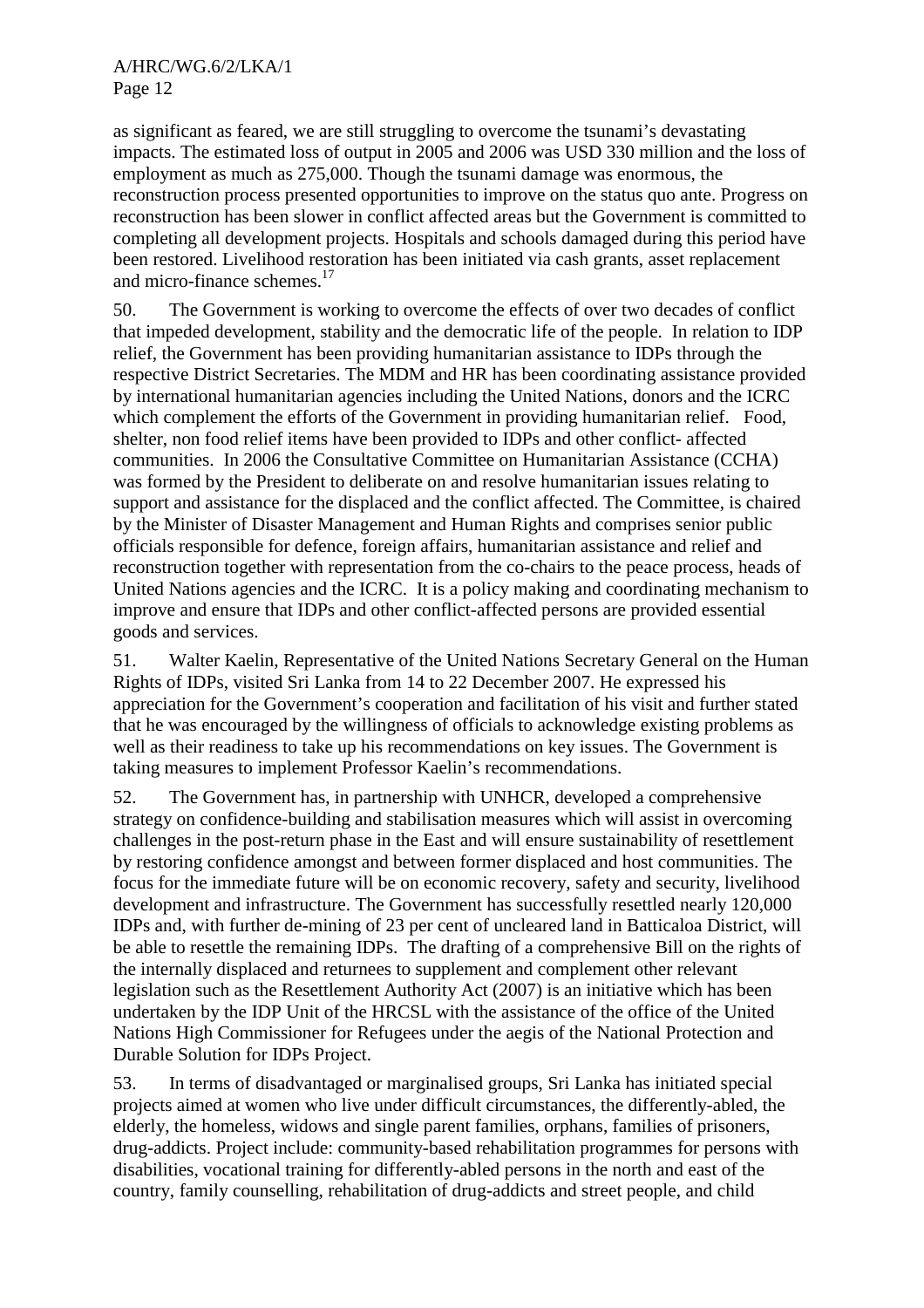guidance centres. Building on the statutory framework provided by the Protection of the Rights of Persons with Disabilities Act (1996, as amended) and the national policy on disability (2003) a new statute on disability rights has been prepared and will be submitted to the legislature in due course.

# **B. International Covenant on Civil and Political Rights; Convention Against Torture**

54. Sri Lanka's history since 1931 witnessed the increasing involvement of an ever larger number of people who became politically conscious and articulate. The people by the exercise of the right to participate in public life have, over the years, acquired a democratic space unparalleled in other countries of comparable historical experience.

55. The Constitution is structured to preserve and promote democratic values which have gained universal acceptance. Participation and democratic scrutiny are guaranteed by a free media - both print and electronic - in all three languages spoken in Sri Lanka. The media plays an important role in opinion formation, dialogue and public discussion on issues of national and social importance. Sri Lanka expressed its willingness in 2006 to invite the Special Rapporteur on the Freedom of Opinion and Expression to visit Sri Lanka and is open to discussing issues and concerns relating to media freedom and related issues with the Special Rapporteur and others in keeping with its policy of constructive engagement.

56. All the rights enumerated in the ICCPR have been incorporated in Chapter III of the Constitution titled 'Fundamental Rights' and in other legislation.18 The Constitutional bill of rights enumerates the following rights:

- Article 10 Right to freedom of religion, Right to the freedom of conscience and the Right to change one's religion;
- Article 11 Freedom from being subject to cruel, inhuman or degrading treatment or punishment;
- Article 12 (1) Right to the equality and equal protection of the law;
- Article 12 (2) Barring discrimination on grounds of sex, caste, religion, language, race, political opinion and place of birth;
- Article 12 (3) Right not to be discriminated on the grounds of race, religion, language, caste, sex or any such grounds with regard to access to shops, public restaurants, hotels, places of public entertainment and place of worship of his religion or be subject to liability, restrictions on such a basis;
- Article 12 (4) Provision for limited affirmative action in favour of women, children or disabled persons;
- Article 13 Freedom from arbitrary arrest, detention and punishment, rights in relation to criminal justice including the presumption of innocence and the right to be heard in person or by an attorney at a fair trial by a competent court and the prohibition of retroactive penal legislation; and
- Article 14 the freedom of speech, the freedom of peaceful assembly, freedom of association, the freedom, either by himself or in association with others, and either in public or in private to manifest his religious belief in worship, observance, practice and teaching and the freedom by himself or in association with others to enjoy and promote his own culture and to use his own language, the freedom to engage by himself or in association with others in any lawful occupation, profession, trade, business or enterprise, the freedom of movement and of choosing his residence within Sri Lanka and the freedom to return to Sri Lanka.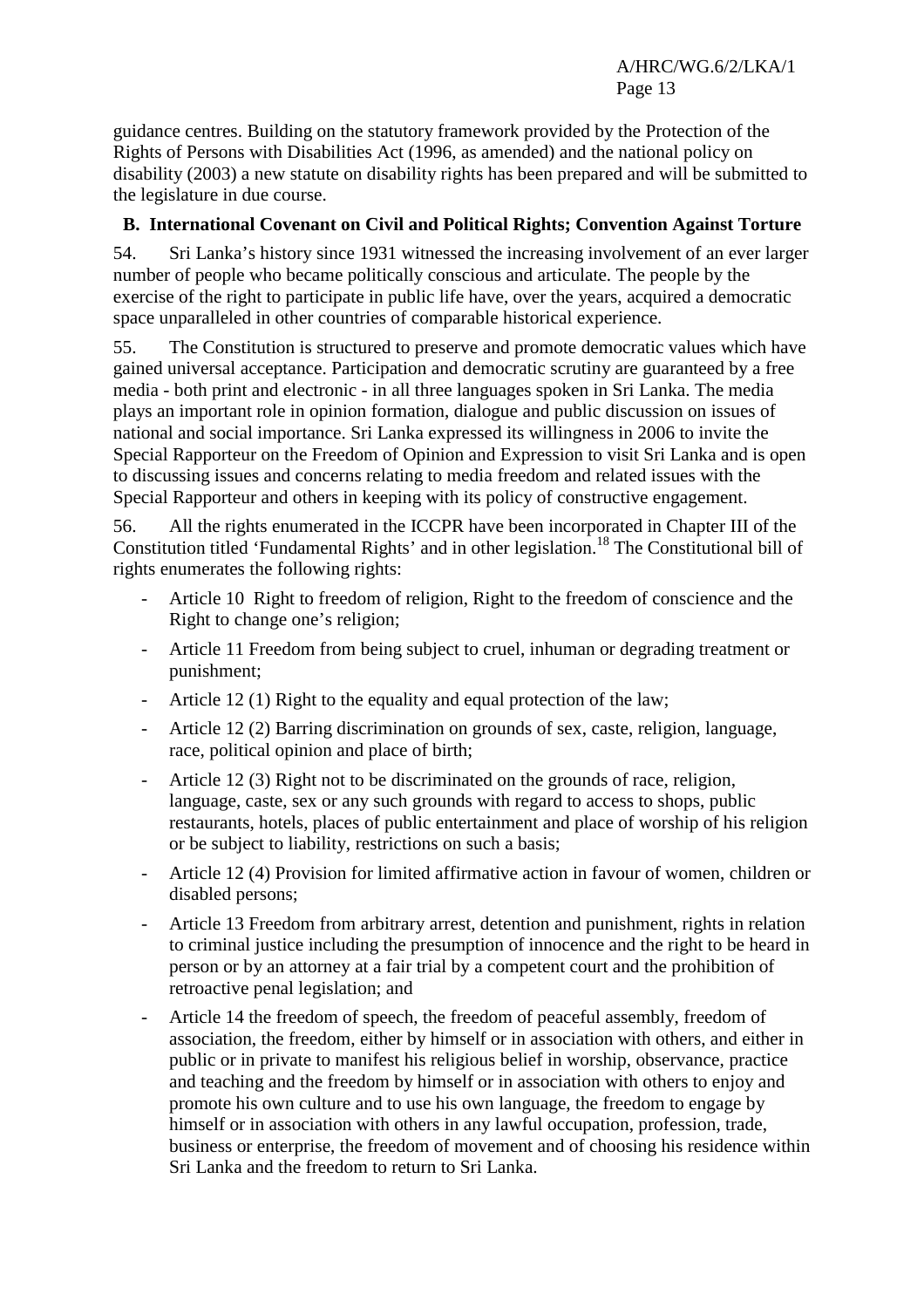57. Numerous applications are filed annually and the Supreme Court has given many judgments declaring the actions of public officials as violating the fundamental rights of individuals. Compensation has been frequently awarded against the State and in some instances compensation has been declared to be payable by the public officer in question. The Supreme Court, by making use of Article 4 (d) of the Constitution.<sup>19</sup> has expanded the scope of protection afforded by the exercise of its fundamental rights jurisdiction to include and enable public interest litigation as well.

58. Besides the Fundamental Rights Chapter the provisions relating to citizenship, right to franchise for every citizen over 18 years of age, the right available to a party to a court proceeding, to an interpretation or translation of any part of the proceeding, are further safeguards available elsewhere in the Constitution.

59. In Sri Lanka the right to life is not expressly included as a fundamental right.<sup>20</sup> However, the Penal Code, as amended in 1989, stipulates that no death sentence will be pronounced on persons under 18 years of age or on a pregnant woman and, furthermore, that the sentence of death can be imposed on only for the most serious crimes. For more than 30 years, there has been a moratorium on executions and no executions have taken place. Moreover, Sri Lanka supported the adoption of a resolution at the sixty second United Nations General Assembly declaring a moratorium on the use of the death penalty.

60. In 2007 the Parliament passed legislation to give effect to Articles 16, 20 and 24 of the ICCPR and also enhanced the rights of an alleged offender and that of a child, corresponding to Articles 14 and 24 respectively as these rights were not a part of the domestic law. The enactment of the ICCPR Act was to provide for human rights which have not hitherto been given recognition through provision in the Constitution. This reflects the Government's commitment to enact enabling legislation to ensure the full implementation of the ICCPR.  $21$ 

61. The criminal justice system in Sri Lanka provides numerous legal processes for the protection of persons including payment of compensation to a victim of unlawful arrest or detention. The legislation regarding grant of bail stipulates that the grant of bail shall be the rule and not the exception except where it is provided that no bail is granted until the conclusion of trial. The State provides an assigned counsel to look after the interests of an accused person at state expense in all indictments for capital offences.

62. Sri Lanka acceded to the Torture Convention in 1994 and immediately thereafter the Parliament passed the necessary legislation to give effect to the provisions of the Convention.<sup>22</sup> Sri Lanka has adopted a zero-tolerance policy in respect of torture. Under the provisions of the Act, torture is an offence punishable with imprisonment for a term not less than 7 years and not exceeding 10 years on conviction after a trial in the High Court. In keeping with the pledge made by Sri Lanka when presenting its candidature for election to the UNHRC in 2006, the Special Rapporteur on Torture, Professor Manfred Novak, was invited to visit Sri Lanka from 1-8 October 2007. The purpose of his visit was to assess the situation relating to allegations of torture, and to strengthen a process of sustained cooperation with the Government to assist in its efforts to improve the administration of justice.

63. Professor Nowak in his report said that he was encouraged by 34 indictments filed by the Attorney-General under the Torture Act. However, to date, these prosecutions have only led to three convictions.<sup>23</sup> The view of the government is that torture is a serious offence which warrants a heavy penalty. This view led to the imposition of the mandatory minimum for the offence. The argument has been made, by Professor Nowak, that this measure has acted as a disincentive for conviction of offenders and imposition of punishments. The Government has assured the Special Rapporteur that it will study sentencing policies in other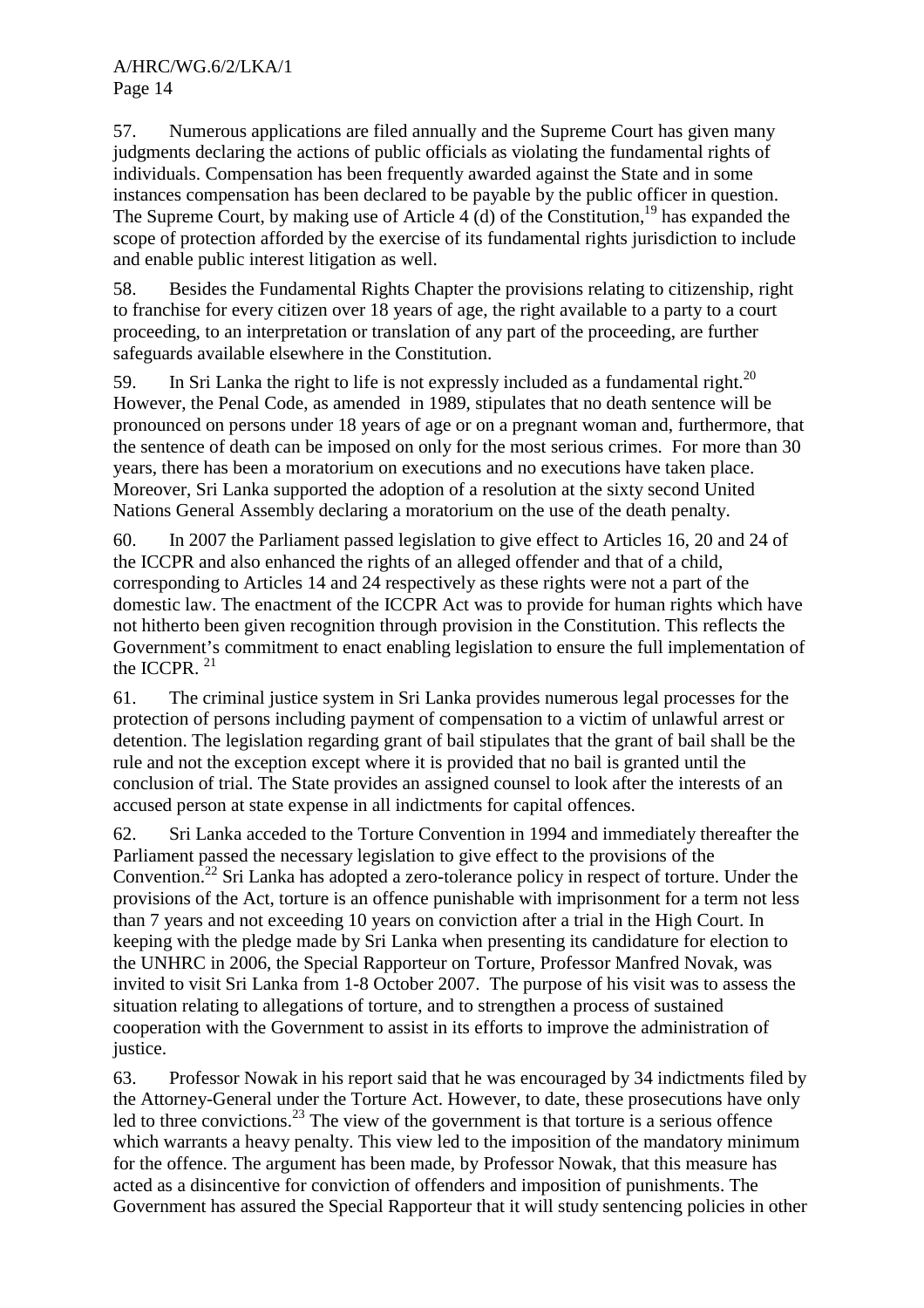jurisdictions in consultation with his office with a view to considering law reforms in this area. The Government has set up a working group to study all the recommendations made by Professor Nowak.

64. Professor Nowak thanked the Government for granting him access to prisons and police detention facilities without restrictions, including the carrying out of unannounced visits, and enabling him to conduct private interviews with detainees. He stated that he fully appreciated the challenges the Government is faced with from the violent and long lasting conflict with the LTTE. He said that: "Notwithstanding the difficult security situation the Government is faced with, Sri Lanka in principle is still able to uphold its democratic principles, ensure activities of civil society organizations and media, and maintain an independent judiciary."

65. The HRCSL has, in keeping with the spirit of the Optional Protocol to the Convention Against Torture, embarked on a programme of unannounced visits to custodial facilities maintained by the State.

66. A state of emergency has been in existence from time to time in Sri Lanka due to the conflict in the north and east and the continuous damage to life and property caused by terrorist activities in other parts of the country. Most recently, Emergency Regulations were promulgated on 14 August 2005 following the assassination of Foreign Minister Lakshman Kardirgamar. The state of emergency is subject to monthly review by the legislature under the terms of the Public Security Ordinance. Emergency Regulations are aimed at maintaining a balance between individual rights and freedoms and interests of the society at large. Article 15 of the Constitution of Sri Lanka permits the imposition of restrictions on the fundamental rights enumerated in Articles12, 13(1), 13(2), 14. According to Article 15(7), these provisions are "subject to such restrictions as may be prescribed by law in the interest of national security, public order and the protection of public health or morality or for the purpose of securing due recognition and respect and freedoms of others, or of meeting the just requirements of the general welfare of a democratic society". The declaration of a state of emergency and the promulgation of regulation due to the need to counter terrorist activity in the country is also in accordance with Article 4 and 5 of the ICCPR. Moreover, the Sri Lankan Supreme Court has insisted on a rational nexus between the purpose and content of the Regulations and has not hesitated to strike down excessive regulations and invalidate actions taken thereunder.

67. The Government views alleged acts of torture, extra judicial killings and enforced disappearances (that have been committed anywhere in Sri Lanka) with the utmost concern. Where such allegations are levelled at the armed services or the police service, impartial investigations have been initiated and all necessary punitive measures are taken within the bounds of the law including the arrest and detention of security forces personnel alleged to have been involved in these acts and their prosecution. This remains the policy of the Government. In light of concerns expressed on specific human rights cases and humanitarian issues, in April 2007, the Ministry of Foreign Affairs established an Inter-Ministerial Coordinating Committee – a collaborative mechanism which meets weekly – to address specific concerns, press for further investigation in instances where credible evidence exists and institute modalities that would help prevent the recurrence of incidents of concern.

68. The Attorney General's Department has established special units to which specific responsibilities relating to human rights have been assigned. There is a Missing Persons Unit which handles matters relating to persons who are alleged to have disappeared, the Emergency Regulations unit which handles cases under the Regulations, and the Habeas corpus Unit which handles cases filed in relation to missing persons. These Units help in the expeditious disposal of matters brought before them.<sup>24</sup>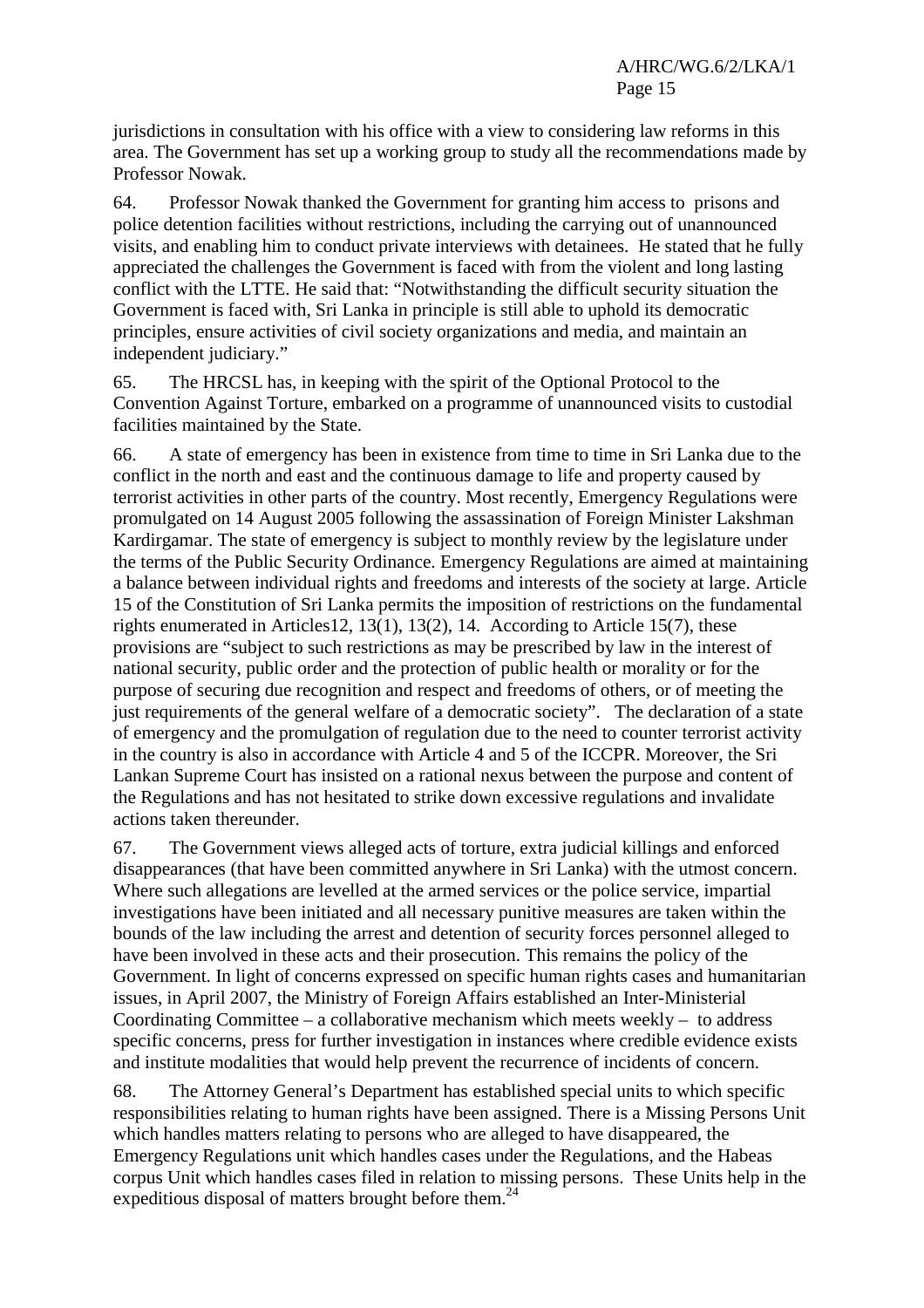69. On 7 July 2006 His Excellency the President issued Directions to the Heads of the Armed Services and the Police in his capacity as Commander in Chief of the Armed Forces and the Minister of Defence. Similar Directions were issued in June 1995 and July 1997. These Directions of 1995 and 1997 as well as those issued in 2006 do not create any new legal provisions, but restate the obligations owed by the Armed Forces and the Police to persons arrested or detained, as laid out in existing statutes, regulations, judicial decisions and international standard setting documents. The aim of the 2006 Directions was the protection of fundamental rights and the humane treatment of persons arrested or detained and includes the following safeguards:

- that the officer carrying out the arrest identify himself and give reasons for the arrest;
- that a receipt be issued to the relatives of the individual arrested;
- that the arrested individual be provided with reasonable communication to make known his/her whereabouts;
- that a statement from the arrested individual be recorded in a language of his/her choice or in the alternative the option of handwriting a statement or his/her own be given;
- that a relative of a child under the age of 18 or a woman be allowed to accompany such child or woman to the place where the questioning is to take place.

70. The Directions place special emphasis on the role of the HRCSL and require the Armed Forces and the Police to facilitate the officials of the Commission in carrying out their mandate in relation to arrested or detained persons. Furthermore, the Commission was designated as the authority to which all instances of arrest or detention were to be reported to. The MDM and HR reiterated the validity of and necessity for abiding by the Directions in December 2007. Implementation of these Directions were monitored by a committee appointed by the Minister of Disaster Management and Human Rights which included three members of civil society. Measures taken included unannounced visit and remedial measures required were notified to the IMCHR.

71. The United Nations Working Group on Enforced or Involuntary Disappearances has reported on a backlog of approximately 5,516 outstanding cases out of a total number of 12,463 cases transmitted to the Government. Clarification of 6,530 cases has also been reported. The Government notes that over 5,000 of the pending cases relate to a three-year period between 1988 and 1990. These cases were deliberated upon by four Commissions of Inquiry (which held their sittings from 1994 to 2004) and the outstanding cases could not be clarified and disposed of due to the criteria of the Working Group relating to conclusion not being satisfied. During the seventh session of the UNHRC the delegation of the Government of Sri Lanka met with the Working Group and, subsequent to a discussion, proposed a modality to provide necessary documentation relating to these cases which would enable the Working Group to finally clarify and remove them from its caseload.<sup>25</sup> The Inter-Ministerial Committee has proposed that a special unit be created within the Attorney-General's Department to facilitate Government action.

72. In relation to current figures on disappearances, it is apparent that many different sources report on cases of enforced or involuntary disappearances or abductions; international human rights organizations and local civil society groups, the HRCSL, the ICRC (in confidence) and the Police. The sometime wide disparity in numbers only highlights the need to establish one authoritative source of information relating to these incidents. The HRCSL reports that it has commenced maintaining a database of reported incidents and the MDM and HR and the Police have initiated discussions on collecting and collating data through the modality of the Inter-Ministerial Committee.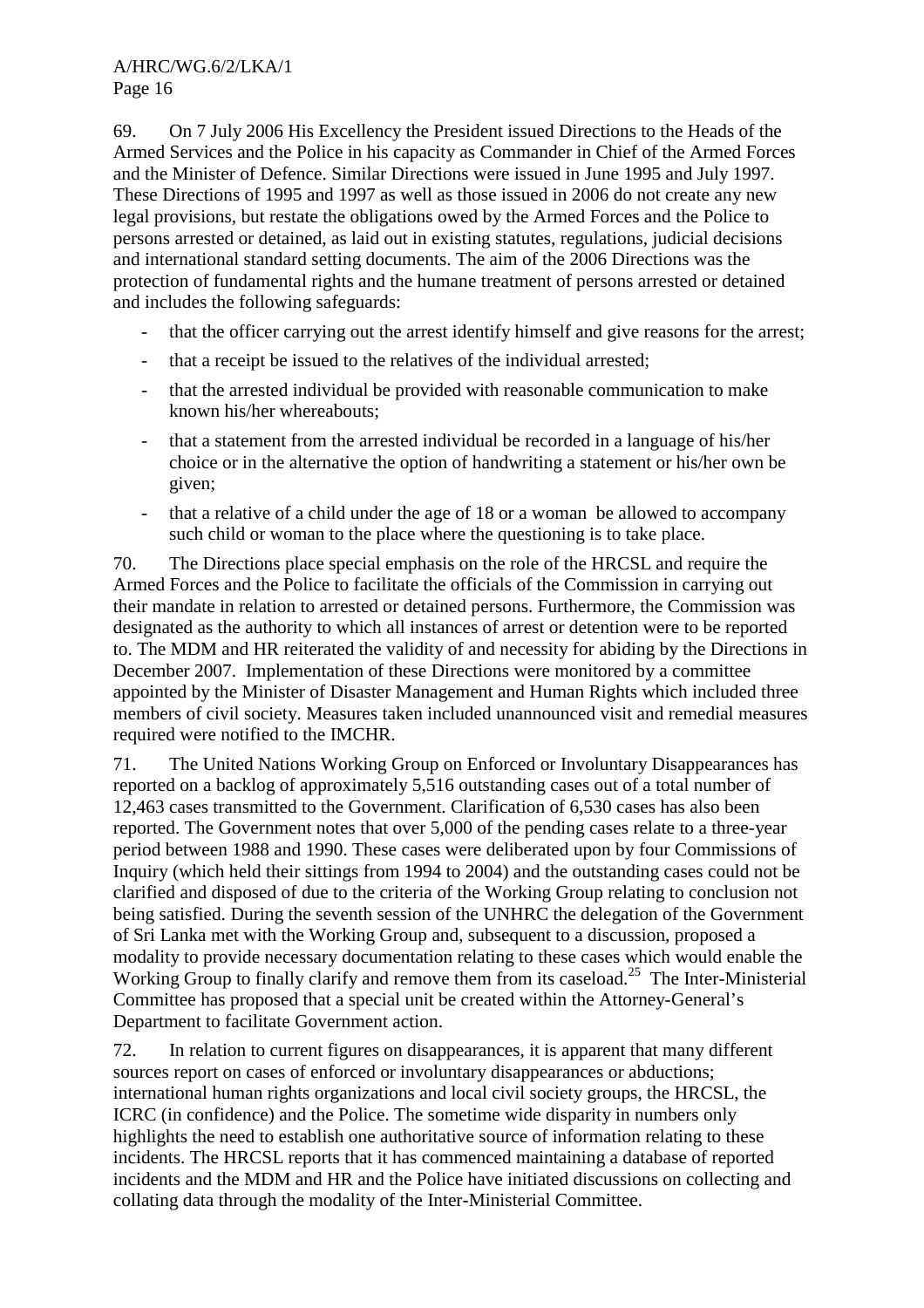73. The Police have received 342 complaints of alleged enforced disappearance in the entirety of Sri Lanka during the calendar year 2007 of which the whereabouts of 43 persons has been ascertained. Of these, 293 cases have been reported to the Police in the North and East, and 34 persons have been found. Thus, there are 299 unresolved cases of disappearances island-wide, 259 of which are reported from the North and East. Although fully committed to doing so, the authorities remain hampered in their ability to thoroughly investigate these cases until more conducive conditions are created through the restoration of normal civilian administration in the East and regaining the ability to conduct investigations throughout the Northern Province. All killings reported in the country in 2007 amount to 1,648 of which 842 are reported from the North and East. 639 cases have been resolved nationwide including 80 cases resolved from the North and East. The conflict situation has contributed to the lack of rapid progress in these investigations.

74. Due to the ongoing conflict which has lasted for almost 25 years, the Government has been frustrated in its efforts to investigate and prosecute cases of alleged human right violations, especially when the offence was committed within, or the alleged perpetrators victims and/or witnesses have fled to or live in, uncleared areas.<sup>26</sup> Some victims or witnesses fear coming forward and giving evidence that would facilitate inquiries, for fear of reprisal and threats to personal safety and the safety of their families. This, however, is not a problem exclusively limited to uncleared areas; instead it can be viewed as a general reluctance of victims and witnesses to participate in criminal proceedings. These are some of the obstacles faced by Government authorities investigating such allegations given the complexity of the contemporary situation in Sri Lanka.

75. To address this problem, the Cabinet of Ministers has approved draft legislation for the protection of victims of and witnesses to crime. The bill is soon to be placed before Parliament for approval, the Government hopes that the passage of this bill will enhance public confidence in the law enforcement process and lead to greater participation in investigations and prosecutions by the general public. It is hoped that, in addition to enhancing criminal investigations and prosecutions, this enactment will ensure greater participation in investigations and prosecutions of human rights violations including cases of torture, killings, abductions and disappearances which remain unresolved due to lack of evidence. The Commission of Inquiry<sup>27</sup> has, pending the passage of this legislation, established and operates a Witness and Victim Protection Unit that has gained valuable practical experience in the methods, practices and the range of issues that will potentially be dealt with by a future formal witness and victim protection agency.

76. Professor Phillip Alston, the United Nations Special Rapporteur on extrajudicial, summary or arbitrary executions, was invited by the Government to visit Sri Lanka. The Government provided him with all necessary assistance and facilitation in connection with his visit during the period 28 November to 6 December 2005. He was provided an opportunity to undertake extensive interviews in the south, the east and north of the country with Government officials, representatives of political parties, civil society, the LTTE, the Sri Lanka Monitoring Mission and members of the diplomatic community.

#### **C. Convention on the Rights of the Child**

77. Nearly a third of the population of Sri Lanka is below 18 years of age. Sri Lanka is Party to the Convention on the Rights of the Child and both its Optional Protocols. As highlighted above, Sri Lanka has a very good record with regard to child development, education and healthcare. A dedicated line ministry – the Ministry of Child Development and Women's Empowerment - with four statutory bodies under its purview namely: Sri Lanka National Child Protection Authority, Department of Probation and Childcare Services, Children's Secretariat and the Office of the *Sevana Sarana* Foster-Parent Scheme, exists to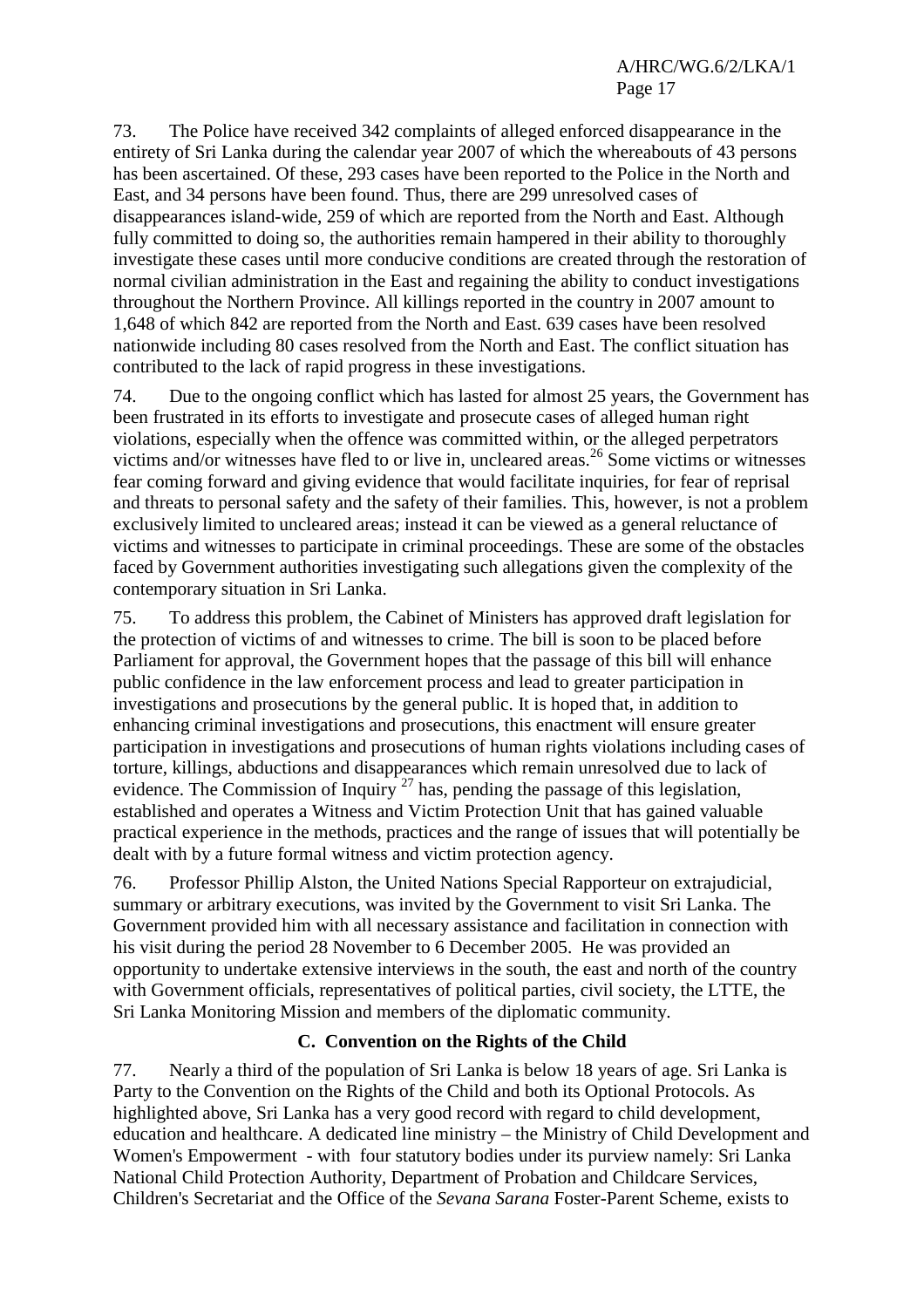formulate and implement policies to advance, secure and guarantee the rights of children. The National Plan of Action for the Children of Sri Lanka (2004 – 2008) has, as its main targets, access to education, reducing infant mortality, child labour law enforcement, access to safe drinking water and sanitation and the eradication of several forms of abuse of children.

78. The Children and Young Persons Ordinance forms the legal basis for child protection and covers a vast array of issues. Additionally, Sri Lanka has taken several measures to combat the exploitation and abuse of children. Enhanced statutory penalties have been prescribed for utilization of children in unsuitable work including compensation in keeping with our obligations under Worst Forms of Child Labour Convention, 1999. The exploitation of children for pornorgraphy, sexual exploitation, begging and trafficking also draws heavy penalties. Adoption of children (especially international adoption) is an area of particular concern and, as a state party to the Hague Convention on the Protection of Children and Cooperation in respect of Inter-country Adoption, 1993, a strict legal regime exists to protect children's interests. The criminal justice system is geared towards the rehabilitation of child offenders. Free telephone hotlines have been established to provide contact in case of any abuse of children. Cyber surveillance operations monitor internet-based predation upon children. The National Child Protection Authority was established in 1998 with the intention of creating a central body that would focus its attention and efforts on preventing child abuse, prosecuting offenders, fostering national awareness of children's rights, providing policy advice to Government and in assisting victims of abuse. A series of amendments to the Penal Code in 1995 greatly enhanced protection for children by introducing new penal provisions relating to exploitation of and cruelty to children and also prescribing enhanced penalties for a range of offences where the impugned acts were committed against persons under the age of 18.28

79. The issue of children and armed conflict has been of particular concern for Sri Lanka. Sri Lanka played an active role in bringing the issue of child combatants to the forefront at the United Nations. Sri Lanka volunteered to work with the United Nations Security Council Working Group on Children and Armed Conflict pursuant to SC Resolution 1612 in setting up a Task Force for Monitoring and Reporting as a means to giving effect to the Government's zero-tolerance policy on child recruitment. All efforts are being made to ensure that children who have been recruited to engage in armed conflict are afforded access to avenues of rehabilitation and reintegration. These efforts are supported by the Commissioner-General of Rehabilitation appointed by the President in 2006 to direct rehabilitation and reintegration of former child combatants into society. In pursuance of its zero-tolerance policy relating to the use of children in armed conflict,<sup>29</sup> Sri Lanka has actively engaged with its international partners including the United Nations Security Council's Working Group on Children and Armed Conflict on measures to eradicate this practice.

#### **D. Convention on the Elimination of all forms of Discrimination Against Women (CEDAW)**

80. Non-discrimination on the grounds of sex is a seminal principle underlying the *corpus* of human rights law in Sri Lanka. The Sri Lankan legal system has long recognized the equality of married women being able to enjoy the status of an equal partner in terms of full rights relating to ownership of property independent of their spouses. Women have also enjoyed the right to vote since 1931. Sri Lanka has had the first female elected head of government and has also had an elected female head of state. However greater need to involve women in political, social and economic activity has been recognized as a national priority.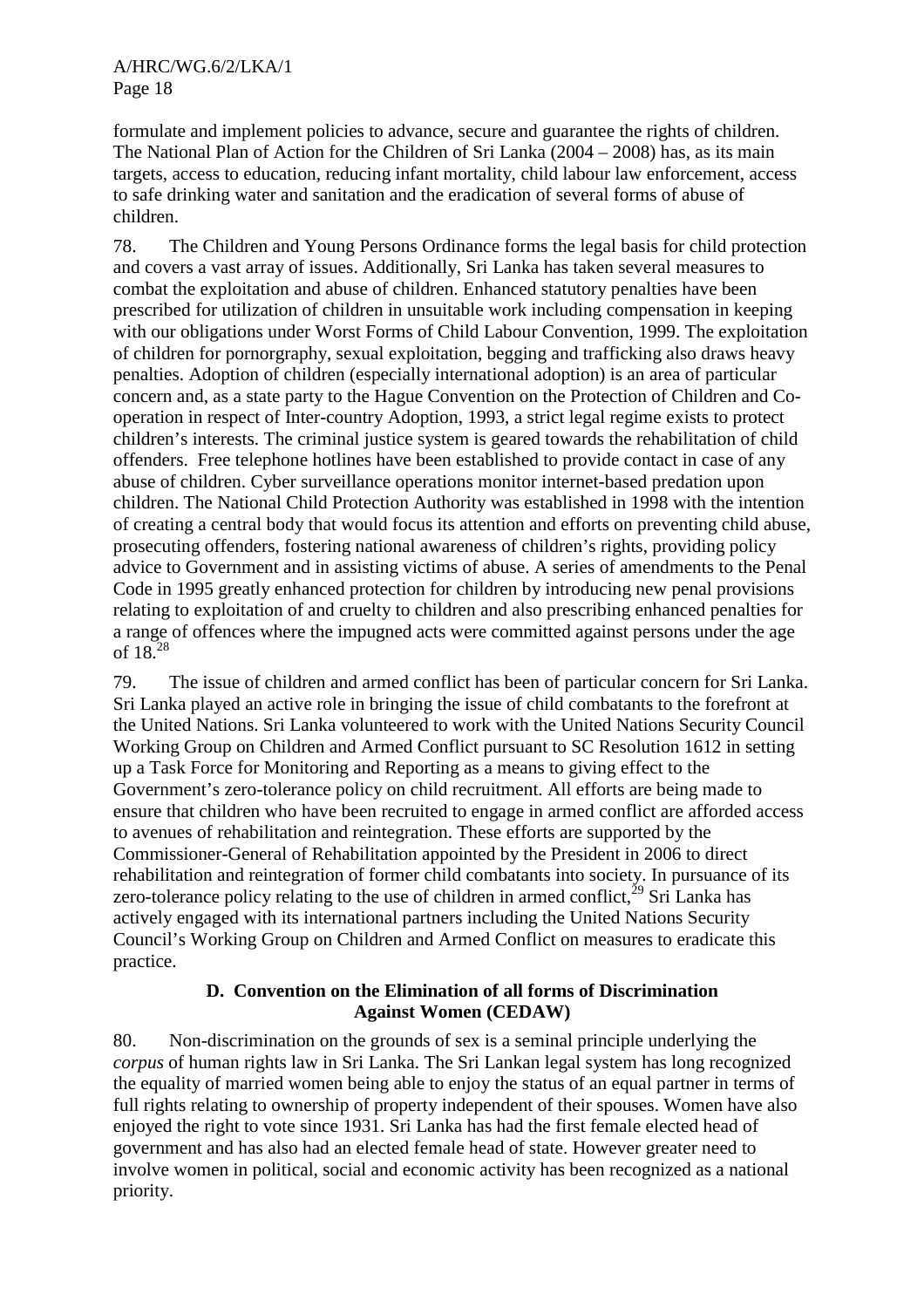81. The Government has taken steps to further empower the women of Sri Lanka through the implementation of policies, plans and programmes aimed at the advancement of the quality of life of women and increasing their participation in national decision making forums. Moreover, the Government has committed itself to promoting gender equality and gender justice. In 1993, we adopted the Women's Charter, although declaratory in nature, the document vests specific obligations on the State in terms of giving full effect to our international obligations under CEDAW.

82. As stated above, the women of Sri Lanka enjoy comparatively high levels of participation in human development when assessed against other countries in the sub-region. Sri Lanka's Gender-related Development Index ranking is 89 (of 177 countries) whereas its HDI ranking is 99 (of 177). Challenges to the full achievement of MDG 4 - Promote Gender Equality and Empower Women – remain, and concerted action is necessary to redress imbalances in participation in decision making and enhancing women's socio-economic status.

83. An island-wide Campaign to End Violence Against Women (CEVAW) was launched in 2004 with the aim of reducing social acceptance of violence against women. The Women's and Children's Bureau of the Sri Lanka Police operates 36 specialized desks in the Island under the supervision of Assistant Superintendent's of Police for the relevant District.

84. As a country afflicted with conflict, Sri Lanka is of the view that implementation of Security Council Resolution 1325 (2000) on Women, Peace and Security is important as millions of women and children around the world remained adversely affected by conflict and terrorism. We recognize the need to address grave violations of women's human rights in situations of armed conflict, and their potential contribution to peace-building. Sri Lanka fully endorses the approach based on giving greater impetus to gender mainstreaming in the promotion of international peace and security.

# **E. International Convention on the Elimination of all Forms of Racial Discrimination**

85. The Fundamental Rights Chapter of Sri Lanka's Constitution sets unequivocal standards relating to non-discrimination on the basis of race and equal access to public facilities without regard to racial/ethnic background. The Supreme Court has fully endorsed these standards and has developed extensive jurisprudence on the subject including striking down executive and administrative action perceived as contrary to equality and equal protection under the law.

86. Language has been one of the main issues underlying the ethnic problem in the country. The Government has taken concerted action to ensure language rights in accordance with Constitutional obligations. Given the importance of securing language rights and acknowledging the multi-lingual character of the Sri Lankan society, the Constitution, in Chapter IV, recognized by a long overdue amendment in 1987, the equal status of Sinhala and Tamil as Official Languages of the Republic. English is recognized as the link language. In order to ensure language rights in accordance with the Constitution, an Official Languages Commission and Department has been established by law. Recently a National Institute of Language Education was established to enhance training, to support research, archiving and dissemination of information relating to the implementation of language policy. The Government has also adopted administrative measures that will encourage the acquisition of bi-lingual skills by all sectors in public service, particularly in the Police service.

87. One important initial step in the implementation of police powers, under the Thirteenth Amendment to the Constitution, was the recent induction of 175 persons of Tamil linguistic origin (including 50 women) into the police force in the Eastern Province. Sri Lanka maintains policies of non-discrimination in recruitment to the police force. However,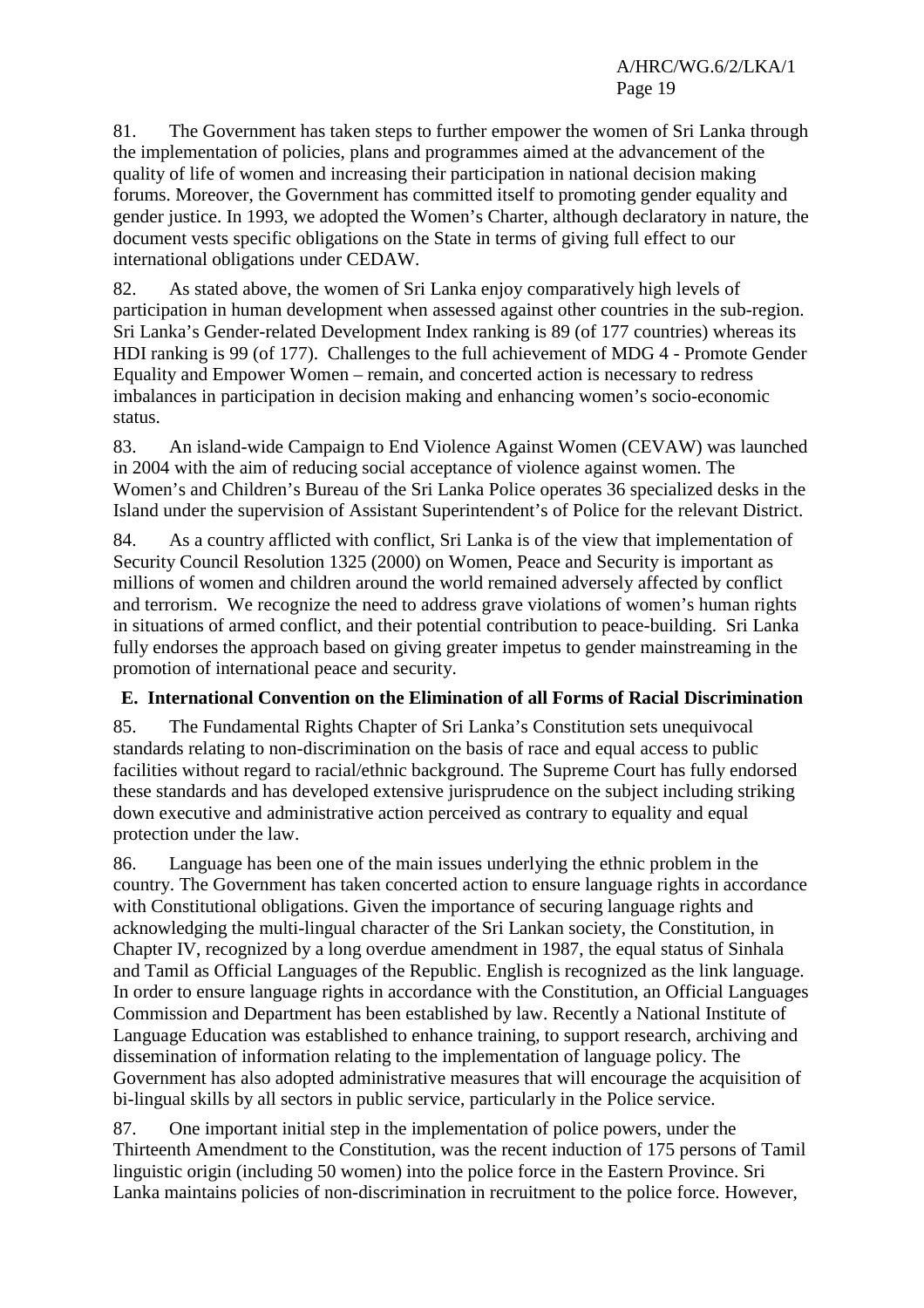the language divide, conflict and fear of reprisals by terrorists against persons joining the security and law enforcement services have prevented greater recruitment from among minority groups.

88. The proposed power sharing mechanisms under the Thirteenth Amendment to the Constitution will permit ethnic minorities to participate more effectively in public life and to secure greater representation of their interests in the formulation of policy relating to matters directly affecting their lives.

#### **F. Convention on the Protection of the Rights of All Migrant Workers and Members of their Families**

89. Sri Lanka, acceded to the Migrant Workers Convention in 1996, and will shortly be submitting its national periodic report as required by Article 73(1) of the Convention. Sri Lanka, being a country which has a large number of its citizens working overseas as of migrant workers $30$  is especially concerned about the rights of female migrant workers. Sri Lanka attaches high priority and has consistently reiterated the need for labour recipient countries to subscribe to the Migrant Workers Convention in order to make the Convention a strong legal framework to protect the rights of migrant workers through prescribing international minimum standards. As a sending country, Sri Lanka has established two line Ministries to deal with Labour Relations and Manpower and Foreign Employment Promotion and Welfare respectively. Under the purview of the latter, the Sri Lanka Bureau of Foreign Employment functions as the operational arm of Government tasked with facilitating safe migration and providing protection and welfare to migrant workers. In addition, the Bureau seeks to regulate the labour migration industry and promotion of Sri Lanka's labour force for overseas employment. It also provides pre-departure orientation and training.

90. Sri Lanka had, until recently, a number of persons of recent Indian origin who were brought to Sri Lanka as indentured labour by the British colonial rulers and who had not acquired citizenship despite living in Sri Lanka for several generations. This was recognized as a joint problem by the Indian and Sri Lankan governments, which led to an agreement in 1964 under which some were to be granted Sri Lankan citizenship and the rest repatriated to India to obtain citizenship there. Unfortunately about 100,000 persons were left out of the agreement, to be decided on later. During the eighties, however most of those desiring citizenship were granted it, while a further Grant of Citizenship to Persons of Indian Origin Act (2003) provided that any others left out of the previous arrangements, of such persons resident in Sri Lanka since 1964 (and their descendants), were granted full citizenship rights.

91. Although being a party to all of the core ILO conventions, Sri Lanka has yet to ratify Conventions for Migration for Employment Nos. 97 and 143 (of 1945 and 1975 respectively). Due to its recognition of obligations derived by virtue of acceptance of the ILO Constituent Document the Government has endeavoured to submit reports to the ILO on migrant-worker related issues.

# **IV. ACHIEVEMENTS, BEST PRACTICES, CHALLENGES AND KEY CONSTRAINTS**

92. Sri Lanka was elected to the UNHRC for a period of two years from 2006-2008. The Sri Lanka delegation, led by the Minister of Disaster Management and Human Rights, has participated actively at each session. As chair of the Asian group in 2007, Sri Lanka has made a major contribution to building consensus on the vital institution-building process of the new Council. In keeping with pledges made in 2006, Sri Lanka demonstrated a high degree of openness and transparency by engaging constructively with a number of highprofile United Nations officials who have visited the country upon the invitation of the Government.<sup>31</sup> In June 2007, Sri Lanka was elected as a Vice President of the Council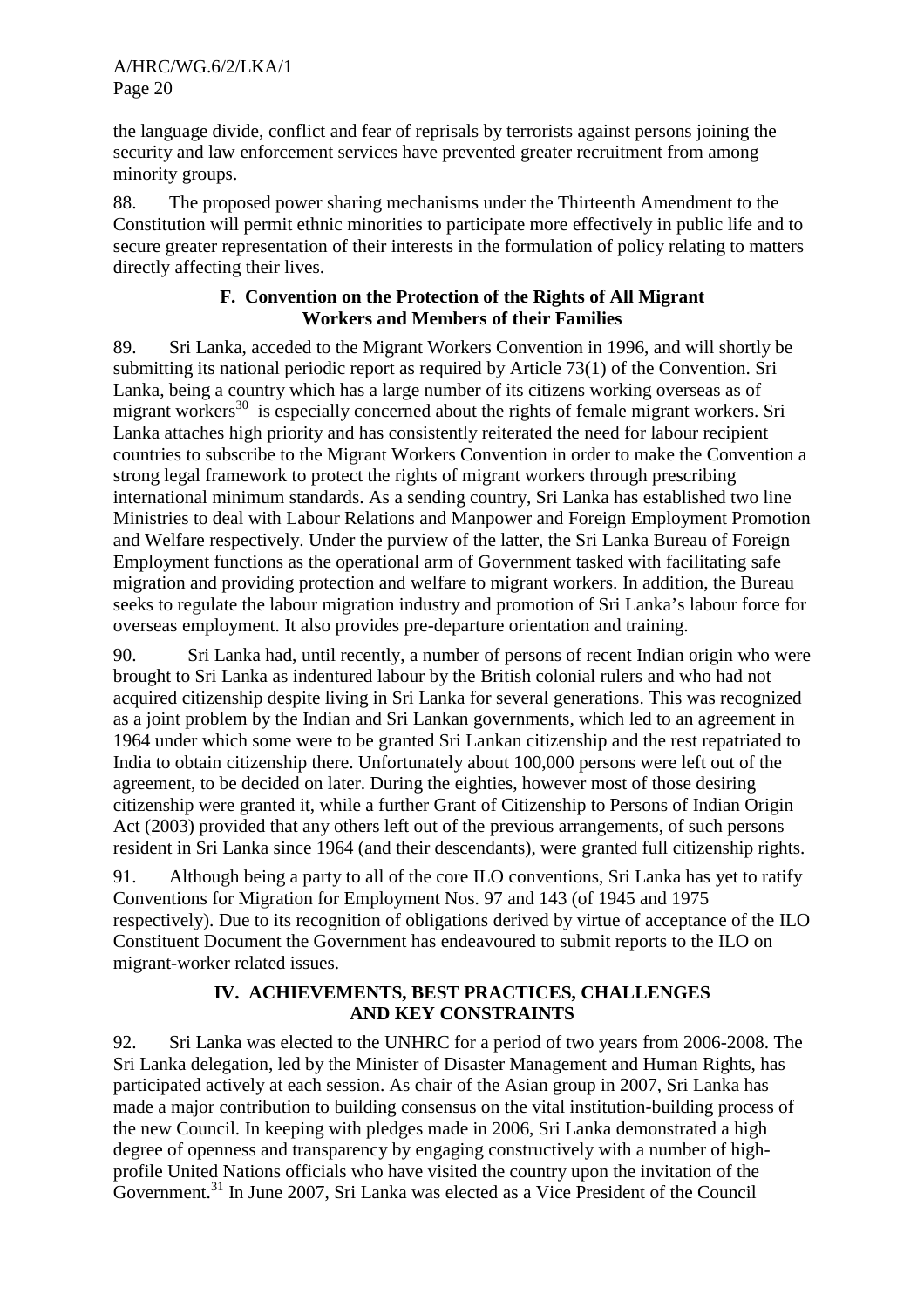representing the Asian Group. Sri Lanka will stand for re-election to the Council in 2008 and has made a series of pledges in connection with its candidature

93. The Government recognises that strengthening the human rights protection framework available to the people of Sri Lanka is essential. The current Chapter on Fundamental Rights in the Constitution of Sri Lanka does not address economic, social and cultural rights nor does it recognize environmental and group rights. The GoSL recognizes that guaranteeing the full spectrum of human rights is essential to instil confidence in the human rights protection machinery available to them, and also allow Sri Lanka to better fulfil obligations under the various international human rights treaties the county has ratified, via expression and enforcement through the supreme law of the land. The Government has, accordingly, established a Steering Group – consisting of government representatives, members of civil society and academia – to draft a constitutional charter of rights. Such a charter of rights for Sri Lanka will assist in reinforcing the values of respect for human dignity of all the people of Sri Lanka – regardless of ethnicity, culture, language, religious affiliation, gender, caste or any similar factors. The envisaged country-wide consultation process will lead to greater awareness on human rights issues, the protection framework in Sri Lanka, and it will bring together people from different ethnic groups and social backgrounds to discuss and agree on the key components of the human rights charter. The proposed draft is ultimately expected to reflect the will, aspirations and vision of the people of Sri Lanka.

94. The strengthening of the HRCSL is a key challenge and has been identified as a priority for the Government. The need to expand the mandate and powers of the Commission has been overshadowed by the debate over the perceived unconstitutionality of appointment of the Commissioners by the President due to the non-functioning of the Constitutional Council mechanism.32 Two initiatives have been devised to address this problem. The first is the Parliamentary Select Committee on the  $17<sup>th</sup>$  Amendment to the Constitution which has engaged in sustained deliberations as to possible constitutional amendments that can forestall any future impasse in the formation of the Constitutional Council. The recommendations of this Committee will be released in due course. The second initiative is a Motion, currently before Parliament, proposing the establishment of a Select Committee of Parliament to study the statutory mandate and powers of the Commission with a view to enhancing its powers and functions.33 This second measure will complement and buttress the outcome of the first initiative. The Government, through these measures, hopes to strengthen the powers and functions of the Commission in order to enable it to fulfil its statutory role in accordance with its recently published Strategic Plan for 2007-2009. Another important consideration is the expansion of its network of regional offices and relevant capacity building and training of officers and support staff.

95. Another important matter for consideration by the Government are the implications of the judgment of the Supreme Court in the *Singarasa case*<sup>34</sup> in relation to the application of international treaties in domestic law and also the fulfilment of obligations under international law – specifically the Optional Protocol to the ICCPR which permits citizens of state parties to address communications to the Human Rights Committee for its consideration. The judgement of the Supreme Court in this case is being studied by relevant Government authorities with a view to resolving the several questions that have been raised by that judgement.

96. Serious consideration must also be given to the nature and functioning of mechanisms to be established by the Government to consider and follow-up on:

The national monitoring of implementation of international treaty obligations;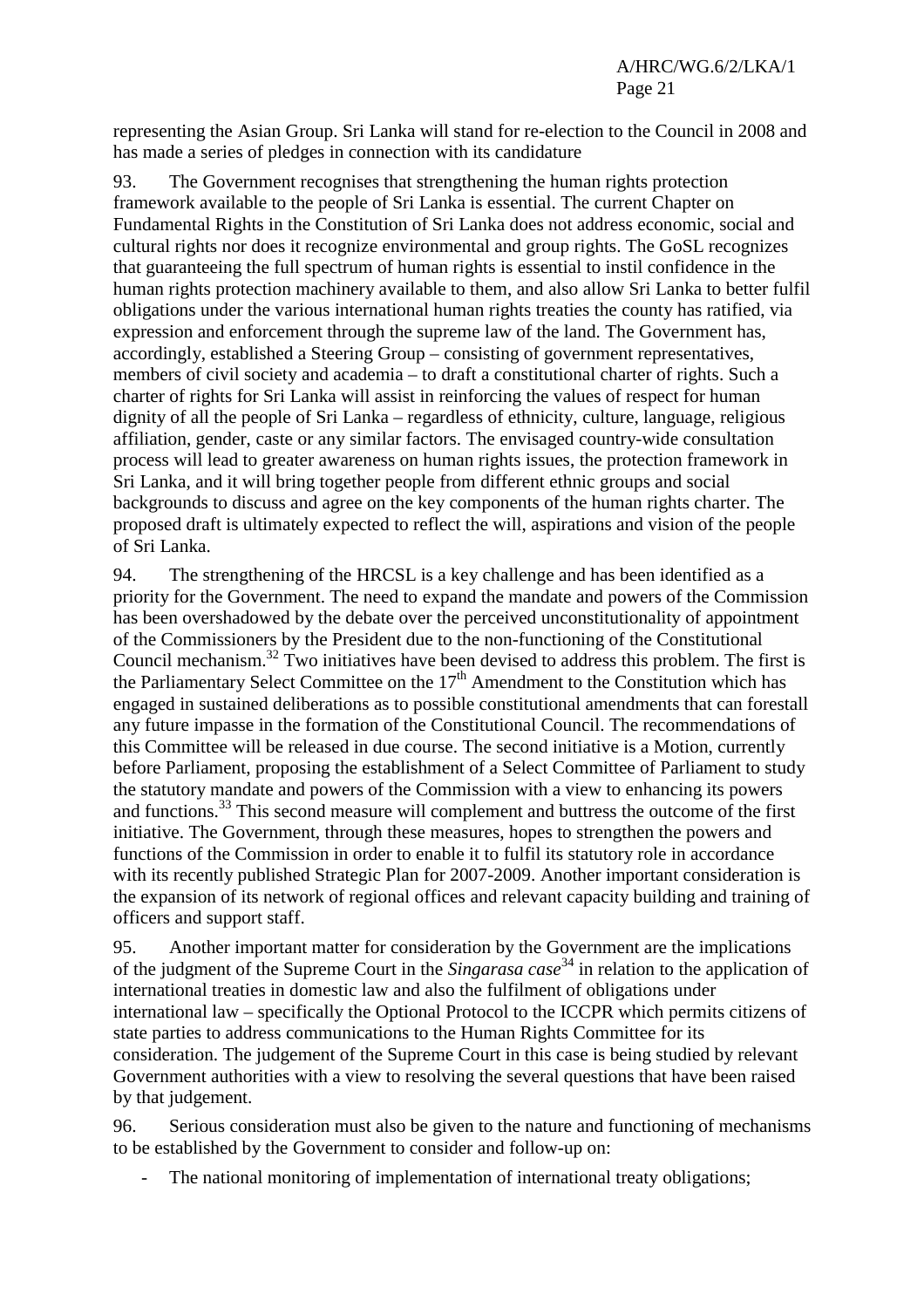# A/HRC/WG.6/2/LKA/1

- Concluding observations made by treaty bodies and their subsequent implementation; and
- Recommendations made by special rapporteurs and other mechanisms and procedures of the United Nations (working groups and special representatives).

97. As mentioned earlier herein, legislation relating to the protection of witnesses and victims is envisaged, is being prepared and will be enacted shortly. The key challenge for the Government in this regard is to ensure that sufficient and relevant capacities are built up in the new institutional mechanisms to be created, in order that they may, from their inception, perform with a high degree of effectiveness and efficiency to meet domestic and international expectations.

# **V. KEY NATIONAL PRIORITIES – INITIATIVES AND COMMITMENTS**

98. The following have been identified by the Government:

- National Plan of Action on Human Rights to improve human rights protection and promotion in all areas – this will set targets to be achieved during the next five years (commencing 2009), facilitate a holistic approach to human rights protection and promotion, and lead to greater cooperation between government and civil society;
- Full implementation of the thirteenth amendment to the Constitution;
- Development and economic recovery of the Eastern Province aided by reconstitution and reinvigoration of democratic institutions including training in political practices and principles for former militants;
- Accelerated inclusive economic growth for all Sri Lankans full achievement of the MDGs by 2015 and development of an MDG plus strategy;
- Implementation of the official languages law and policy and continuing encouragement of bilingualism, in particular in the security forces and the state bureaucracy;
- Confidence Building and Stabilisation Measures: implementation of action plan for IDPs and conflict-affected communities, including host communities;
- Development of a comprehensive and uniform compensation policy for the displaced and dispossessed;
- Completion of drafting, consultations on and enactment of bill on the rights of IDPs;
- Enactment of victim and witness protection legislation and initiation of programme;
- Constitutional bill of rights expansion of constitutionally guaranteed rights which address issues such as, economic, social and cultural rights, group rights and environmental rights;
- Guarantee the right to work including the fair remuneration, safe conditions of work and recognition of gender equality;
- Awareness raising and education campaign on UDHR for sixtieth anniversary in keeping with the Human Rights Voluntary Goals agreed upon at the UNHRC;
- Rehabilitation and reintegration of former combatants particularly children and young persons in need of training for productive employment;
- Improve and upgrade detention facilities;
- Improving the capacity of the Criminal Investigation Department of the Police in carrying out investigations with additional training in interrogation and prosecution;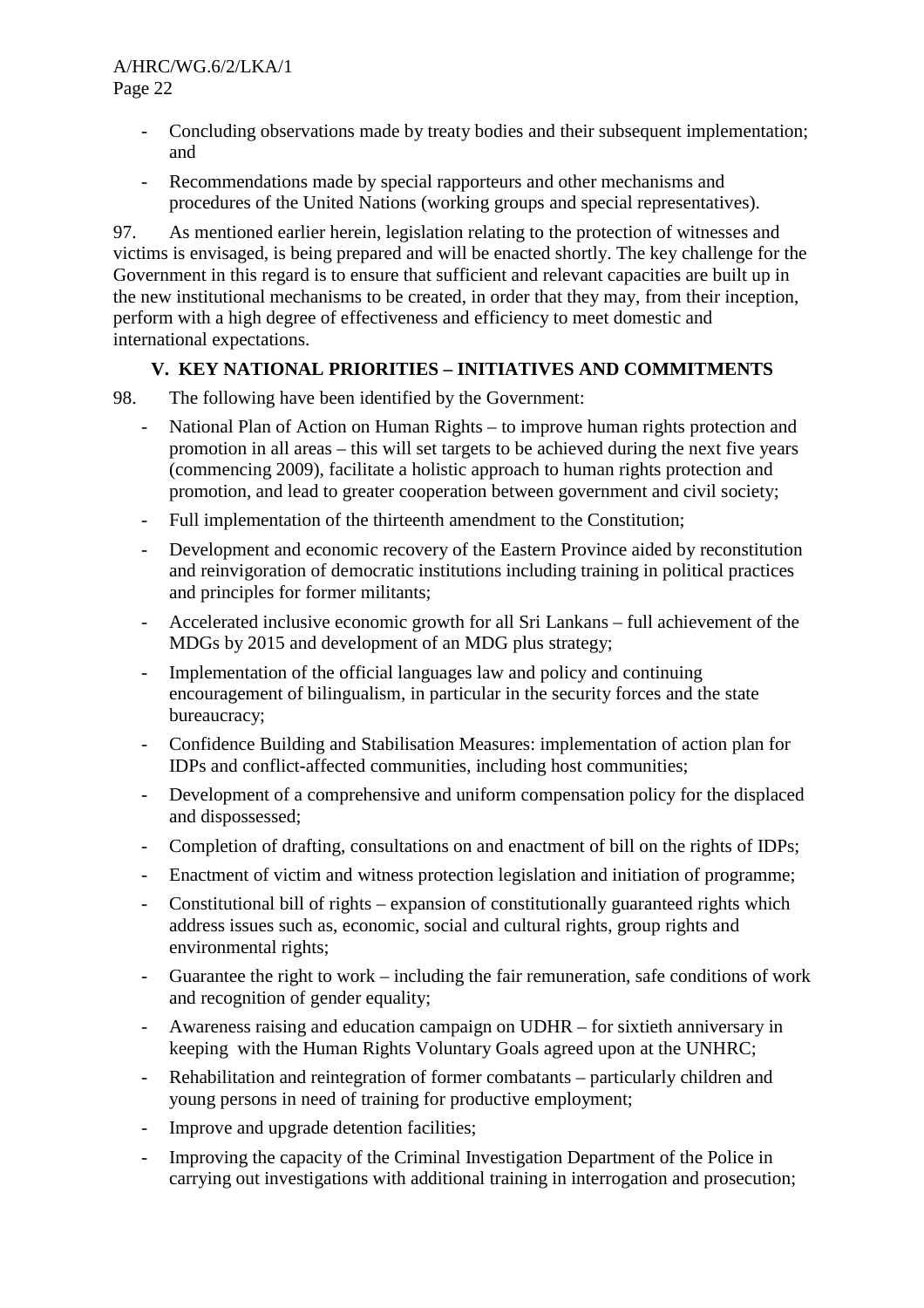- Uphold the rights of persons with disabilities in conformity with the principles in the disabilities convention;
- Having been elected as a member of the HRC and contributing to the institutional development of the Council, its working methods and procedures, Sri Lanka shall continue to participate and promote constructive dialogue and cooperation with the Council – in a effort to protect and promote human rights domestically and globally.

# **VI. CAPACITY BUILDING AND TECHNICAL ASSISTANCE NEEDS**

99. The Government of Sri Lanka seeks the support of its international partners in the following areas:

- Assistance with building national capacities on treaty body reporting, follow up on concluding observations and recommendations of special procedures and mechanisms of the United Nations including national monitoring of the implementation of international human rights instruments;
- Continued human rights and international humanitarian law education and training for the police and armed forces;
- Better language training, with the development of simulations and role play (as also for human rights training);
- Training for specialised branched of the Police, such as the Criminal Investigation Department, Special Investigation Unit, in investigation techniques – including forensic investigation and use of modern technological methods;
- Improvement of case management and tracking procedures throughout the criminal justice process with a special focus on custodial facilities;
- Technical support in developing a Directorate on Civil and Military Liaison;
- Technical support and assistance in conducting national mapping of human rights protection and promotion initiatives, as well as major gaps and areas to address – this will form basis for the National Action Plan (NAP);
- Assistance in development of the NAP comparative examples, technical assistance;
- Assistance for national review and initiation of a revision of laws in light of the norms established and given expression to by fundamental rights and international obligations in the sphere of human rights;
- Assistance in strengthening national capacity to protect and promote human rights particularly support to the HRCSL and the MDM and HR;
- Support for the Attorney-General's Department in clearing backlogs of cases relating to grave human rights violations including involuntary or enforced disappearances.

*Notes* 

 $\overline{a}$ 

<sup>&</sup>lt;sup>1</sup> Decision 6/102, Follow–up to Human Rights Council resolution 5/1; adopted by the Council on 20 September 2007

 $2$  196 of whom are elected on the basis of District Proportional Representation and 29 in a National List declared elected on the basis of National PR

 $3$  In the Directive Principles of State Policy in the Constitution (Chapter VI), the State has the responsibility to establish a democratic, socialist society the objective of which includes the full realization of the fundamental rights and freedoms of all persons.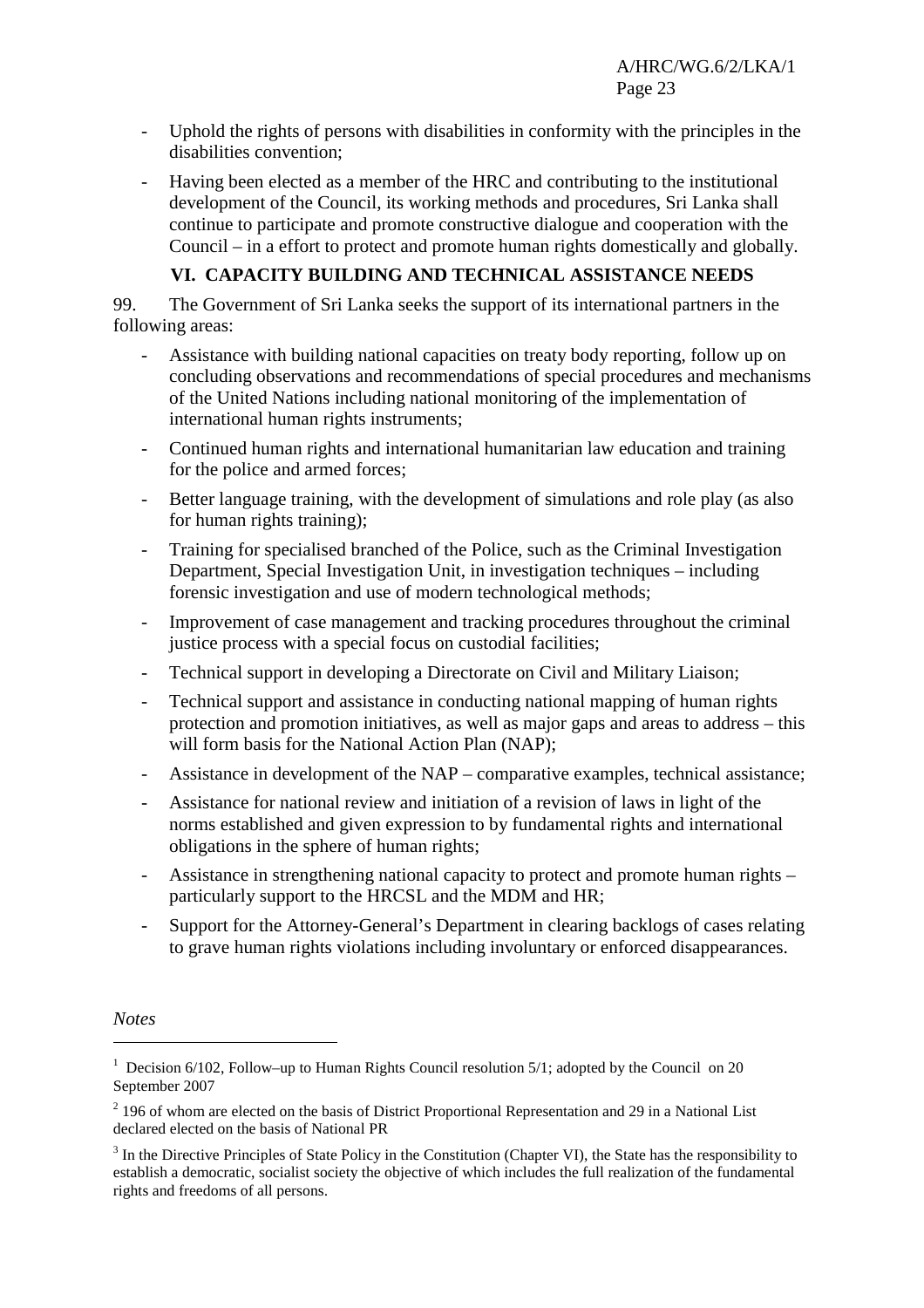$\overline{a}$ 

<sup>4</sup> International Covenant on Economic, Social and Cultural Rights; International Covenant on Civil and Political Rights; International Convention on the Elimination of All Forms of Racial Discrimination; Convention on the Elimination of All Forms of Discrimination against Women; Convention against Torture and Other Cruel, Inhuman or Degrading Treatment or Punishment; Convention on the Rights of the Child; International Convention on the Protection of the Rights of All Migrant Workers and Members of Their Families

 $<sup>5</sup>$  See Annex A – Analysis of conformity of Sri Lankan law with key international instruments on human rights</sup> to which Sri Lanka is a State Party.

6 Human Rights Commission Act No. 21 of 1996

 $7$  The Attorney-General's Department has full functional independence and autonomy but for purposes of administration is nominally under the purview of the Ministry of Justice

<sup>8</sup> This unique mechanism was created in consultation with the Office of the High Commissioner for Human Rights

<sup>9</sup> See http://www.police.lk/divisions/hr.asp

<sup>10</sup> Preamble to the 1978 Constitution

 $11$  Optional Protocol to the CRC on the involvement of children in armed conflict (2000); Optional Protocol to the CRC on the sale of children, child prostitution, and child pornography (2000); Optional Protocol to ICCPR, concerning individual petition (1966); Optional Protocol to CEDAW, concerning individual complaints and inquiry procedures (1999); Convention on the Prevention and Punishment of the Crime of Genocide (1948); Slavery Convention (1926 as amended in 1955); Convention for the Suppression of the Traffic in Persons and of the Exploitation of the Prostitution of Others (1949); United Nations Convention against Transnational Organized Crime (2000); the United Nations Anti-Corruption Convention (2003) as well as a number of ILO instruments dealing with labour rights.

#### $12$  Act No. 4 of 2006

 $13$  The GOSL invited the United Nations Working Group on Disapearances to undertake missions in 1991, 1992 and 1999 and United Nations Committee Against Torture in 2000. In 2005, the Special Raporteur on extrajudicial, summary or arbitrary executions and the Special Rapporteur on the freedom of religion or belief visited Sri Lanka. The Special Representative of the United Nations Secretary General for children and armed conflict undertook a visit to Sri Lanka on the invitation of the GOSL in 2006.

 $14$  The present configuration in Parliament does not make for expeditious passage of a constitutional amendment which requires a two-thirds majority and, in some instances, a national referendum for enactment. It is likely that, in this case, any extensive amendments will require both approval of Parliament and the people at a referendum.

<sup>15</sup> The ICESCR requires States Parties to undertake steps "to the maximum of its available resources, with a view to achieving progressively the full realization of the rights recognized" in the Covenant (Article 2(1)). Further, Article 23 enumerates the ways in which the rights of the Covenant can be realized, i.e. by the "conclusion of conventions, the adoption of recommendations, the furnishing of technical assistance and the holding of regional meetings and technical meetings, for the purpose of consultation and study organized in conjunction with the Governments concerned."

 $16$  Based on purchasing power parity

 $17$  In light of increasing trends in the occurrence of natural disasters, the Government has given due consideration to adopting mitigation measures to minimize the damage caused by such calamities in future. A separate Ministry was established in 2006 for the purpose of disaster management. A ten year roadmap for disaster mitigation was prepared including 109 projects identifying key areas for intervention.

 $18$  A reference was recently made by the President, invoking the consultative jurisdiction of the Supreme Court under Article 129 of the Constitution seeking the opinion of the Court as to the status of justiciability of the ICCPR rights in the Constitution and other local legislation consequent to the enactment of International Covenant on Civil and Political Rights (ICCPR) Act, No. 56 of 2007. The GoSL's position is that these rights are all expressly incorporated in law or are otherwise made enforceable. The Supreme Court's report is awaited at the time of writing.

#### 19 See paragraph 8 *supra*

 $20$  However, Article 13 (4) contains the provision that "No person shall be punished with death or imprisonment except by order of a competent court, made in accordance with procedure established by law." The Supreme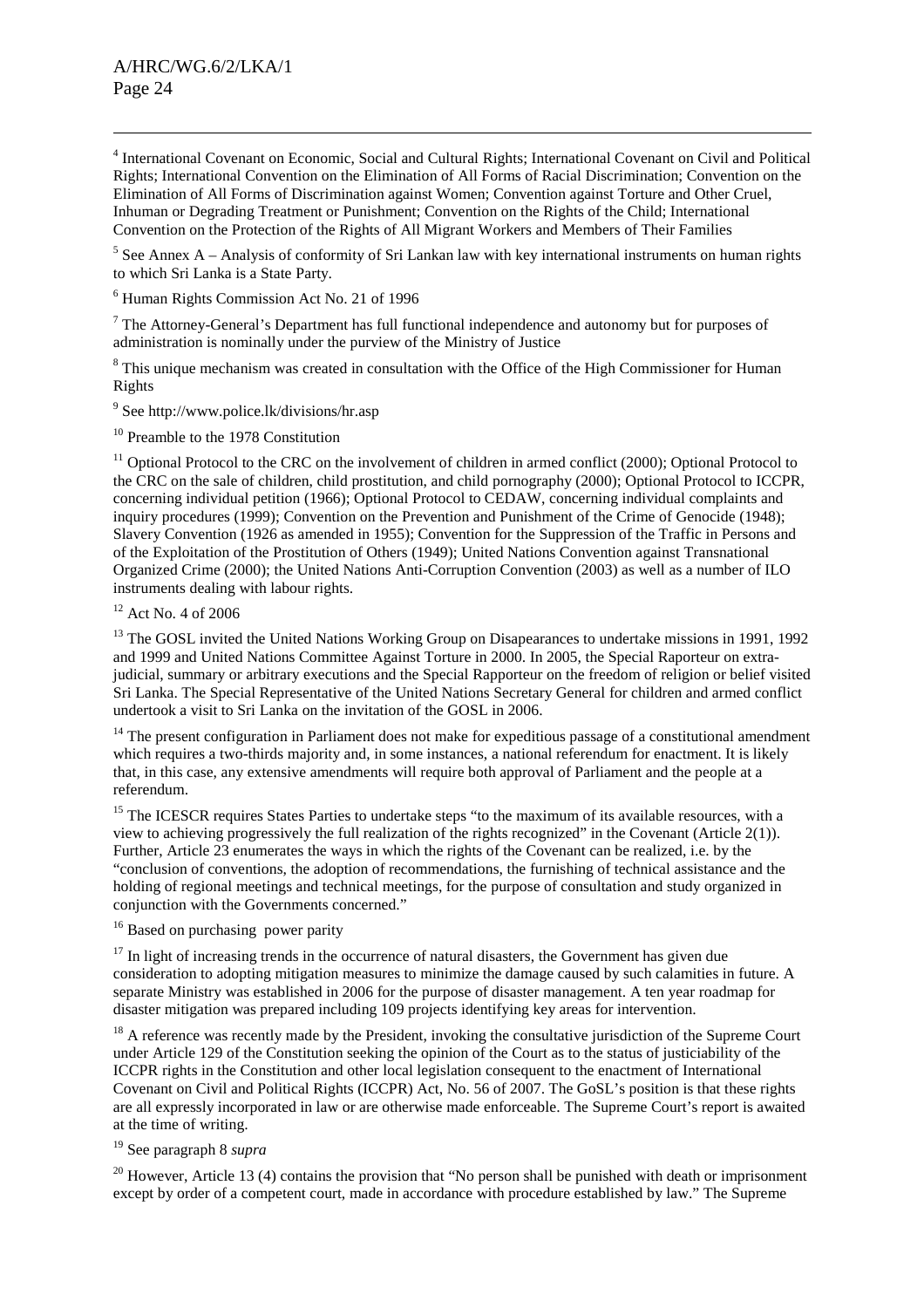Court in its determinations in the cases of Sriyani Silva (wife of deceased Jagath Kumara) *v.* Iddamalgoda, Officer in Charge, Police Station Payagala and others (2003) and Rani Fernando (wife of deceased Hewage Lal) *v.* Officer in Charge, Police Station, Seeduwa and others (2004), recognized the right to life, as a right falling within the scope of existing fundamental rights enshrined in the Constitution. Thus in instances of lacuna in domestic legislation, the courts have been proactive in recognizing broad international human rights, in keeping with Sri Lanka's obligations under international law.

<sup>21</sup> See Annex A for a comprehensive analysis.

 $22$  Convention Against Torture and other Cruel, Inhuman or Degrading Treatment or Punishment Act, No. 22 of 1994.

 $^{23}$  Professor Nowak referred to cases of relatively recent origin. To date there are approximately 79 indictments forwarded over a longer period and prosecutions have been launched against approximately 115 members of the armed services and police.

<sup>24</sup> Pursuant to the Government's policy of viewing acts of abduction, disappearance and extra-judicial killings as well as wrongful confinement with utmost concern, and ensuring that there are no allegations of impunity, the Attorney-General has, between 2004 and the present, forwarded over 200 indictments to the High Court in respect of approximately 600 members of the armed services and police. The commission of these offences were disclosed and the prosecutions arose out of the inquiries of Presidential Commissions of Inquiry inquiring into acts of disappearance, abductions, wrongful confinement and extrajudicial executions which took place prior to 2004.

<sup>25</sup> These measures include 1) issuance of Government certification based on the relevant Commission of Inquiry that the person in question was determined as missing; 2) based on the Commission's recommendation, that compensation was paid to the next-of-kin; and 3) the issuance of a death certificate notwithstanding the absence of a body under special legal provisions so that matters relating to inheritance, marriage and disposal of estates could be commenced under the appropriate private law. Upon completion of this procedure the Working Group will communicate the information to the complainant who will be given 6 months to respond. If no response is received, the matter will be considered closed. In addition, the Government was requested to inform the Working Group if any perpetrators were identified in relation to any of these cases and, if prosecutions were initiated, the details thereof.

<sup>26</sup> Other factors include the need to establish bona fides of allegations in the context of the LTTE adopting a practice of pressuring persons to make false complaints against the Government. Investigations have revealed that, in some cases, persons allegedly abducted have gone overseas or are residing in uncleared areas. An officer of the Child Protection Authority was detained in the Vanni when he attempted to make inquiries relating to child abductions. In another case 10 of 48 children said to have been abducted/recruited by armed groups were found to have returned home or left Sri Lanka.

27 See paragraph 20 *supra*

28 Penal Code (Amendment) Act No. 22 of 1995

 $^{29}$  Relevant changes have also been made in the Penal Code stipulating that any person who engages or recruits a child for armed conflict shall be guilty of an offence and shall on conviction be liable to a term of imprisonment not exceeding 30 years.

 $30\,203.841$  documented workers as of 2006 and an unverifiable number of undocumented workers.

<sup>31</sup> Several senior United Nations officials visited Sri Lanka and made recommendations on improving the human right situations of the respective areas of their mandates. Ms Asma Jahangir, United Nations Special Rapporteur on freedom of religion or belief, Professor Phillip Alston, Special Rapporteur on Extra-judicial, Summary or Arbitrary Executions, Professor Manfred Nowak Special Rapporteur on Torture, Ms Louise Arbour, United Nations High Commissioner for Human Rights and Mr Walter Kaelin Special Representative of United Nations Secretary-General on the human rights of IDPs have visited Sri Lanka during the past two and a half years.

 $32$  The Constitutional Council is a multi-partisan mechanism created by the  $17<sup>th</sup>$  Amendment to the Constitution (2001) that, *inter alia*, makes recommendations of persons to be appointed to the HRCSL. Such recommendations are made to the President who then appoints the members of the Commission. The second Constitutional Council has not been functioning since 2005 due to lack of consensus among minority parties in Parliament relating to their nominee. In 2006, the President directly appointed the members of the HRCSL due to the non-functioning of the Constitutional Council.